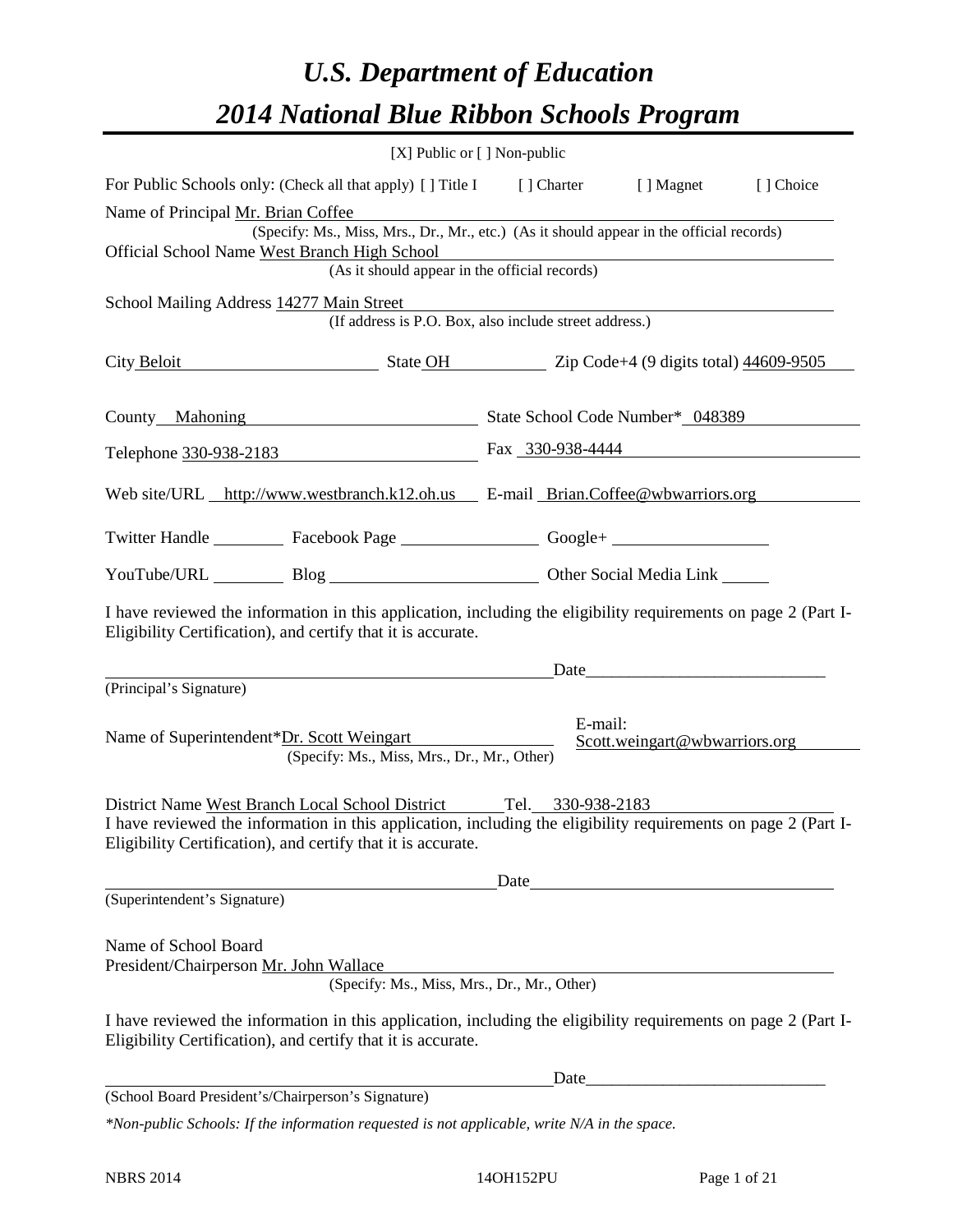#### **Include this page in the school's application as page 2.**

The signatures on the first page of this application (cover page) certify that each of the statements below concerning the school's eligibility and compliance with U.S. Department of Education, Office for Civil Rights (OCR) requirements is true and correct.

- 1. The school configuration includes one or more of grades K-12. (Schools on the same campus with one principal, even a K-12 school, must apply as an entire school.)
- 2. The school has made its Annual Measurable Objectives (AMOs) or Adequate Yearly Progress (AYP) each year for the past two years and has not been identified by the state as "persistently dangerous" within the last two years.
- 3. To meet final eligibility, a public school must meet the state's AMOs or AYP requirements in the 2013-2014 school year and be certified by the state representative. Any status appeals must be resolved at least two weeks before the awards ceremony for the school to receive the award.
- 4. If the school includes grades 7 or higher, the school must have foreign language as a part of its curriculum.
- 5. The school has been in existence for five full years, that is, from at least September 2008 and each tested grade must have been part of the school for the past three years.
- 6. The nominated school has not received the National Blue Ribbon Schools award in the past five years: 2009, 2010, 2011, 2012, or 2013.
- 7. The nominated school has no history of testing irregularities, nor have charges of irregularities been brought against the school at the time of nomination. The U.S. Department of Education reserves the right to disqualify a school's application and/or rescind a school's award if irregularities are later discovered and proven by the state.
- 8. The nominated school or district is not refusing Office of Civil Rights (OCR) access to information necessary to investigate a civil rights complaint or to conduct a district-wide compliance review.
- 9. The OCR has not issued a violation letter of findings to the school district concluding that the nominated school or the district as a whole has violated one or more of the civil rights statutes. A violation letter of findings will not be considered outstanding if OCR has accepted a corrective action plan from the district to remedy the violation.
- 10. The U.S. Department of Justice does not have a pending suit alleging that the nominated school or the school district as a whole has violated one or more of the civil rights statutes or the Constitution's equal protection clause.
- 11. There are no findings of violations of the Individuals with Disabilities Education Act in a U.S. Department of Education monitoring report that apply to the school or school district in question; or if there are such findings, the state or district has corrected, or agreed to correct, the findings.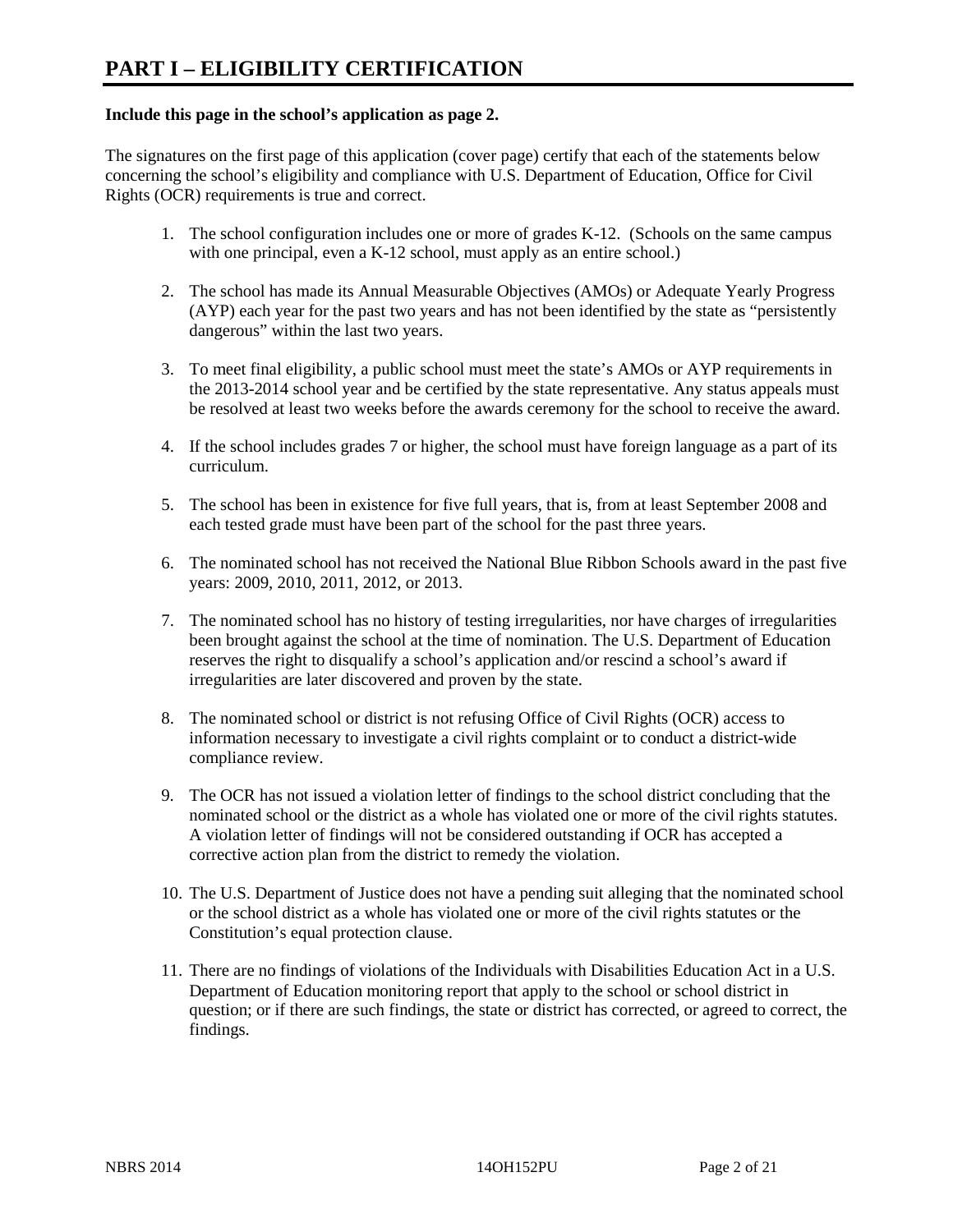# **PART II - DEMOGRAPHIC DATA**

#### **All data are the most recent year available.**

**DISTRICT** (Question 1 is not applicable to non-public schools)

| -1. | Number of schools in the district<br>(per district designation): | $\geq$ Elementary schools (includes K-8)<br>1 Middle/Junior high schools<br>1 High schools |
|-----|------------------------------------------------------------------|--------------------------------------------------------------------------------------------|
|     |                                                                  | $0 K-12$ schools                                                                           |

4 TOTAL

**SCHOOL** (To be completed by all schools)

- 2. Category that best describes the area where the school is located:
	- [] Urban or large central city
	- [ ] Suburban with characteristics typical of an urban area
	- [ ] Suburban
	- [ ] Small city or town in a rural area

[X] Rural

- 3.  $\frac{4}{3}$  Number of years the principal has been in her/his position at this school.
- 4. Number of students as of October 1 enrolled at each grade level or its equivalent in applying school:

| Grade                           | # of         | # of Females | <b>Grade Total</b> |
|---------------------------------|--------------|--------------|--------------------|
|                                 | <b>Males</b> |              |                    |
| <b>PreK</b>                     | 0            | 0            | 0                  |
| K                               | 0            | 0            | 0                  |
| $\mathbf{1}$                    | 0            | 0            | 0                  |
| $\mathbf{2}$                    | 0            | ∩            | 0                  |
| 3                               | 0            | 0            | 0                  |
| 4                               | 0            | 0            | 0                  |
| 5                               | 0            | 0            | 0                  |
| 6                               | 0            | 0            | 0                  |
| 7                               | 0            | 0            | 0                  |
| 8                               | $\theta$     | 0            | 0                  |
| 9                               | 93           | 104          | 197                |
| 10                              | 69           | 83           | 152                |
| 11                              | 105          | 87           | 192                |
| 12                              | 75           | 75           | 150                |
| <b>Total</b><br><b>Students</b> | 342          | 349          | 691                |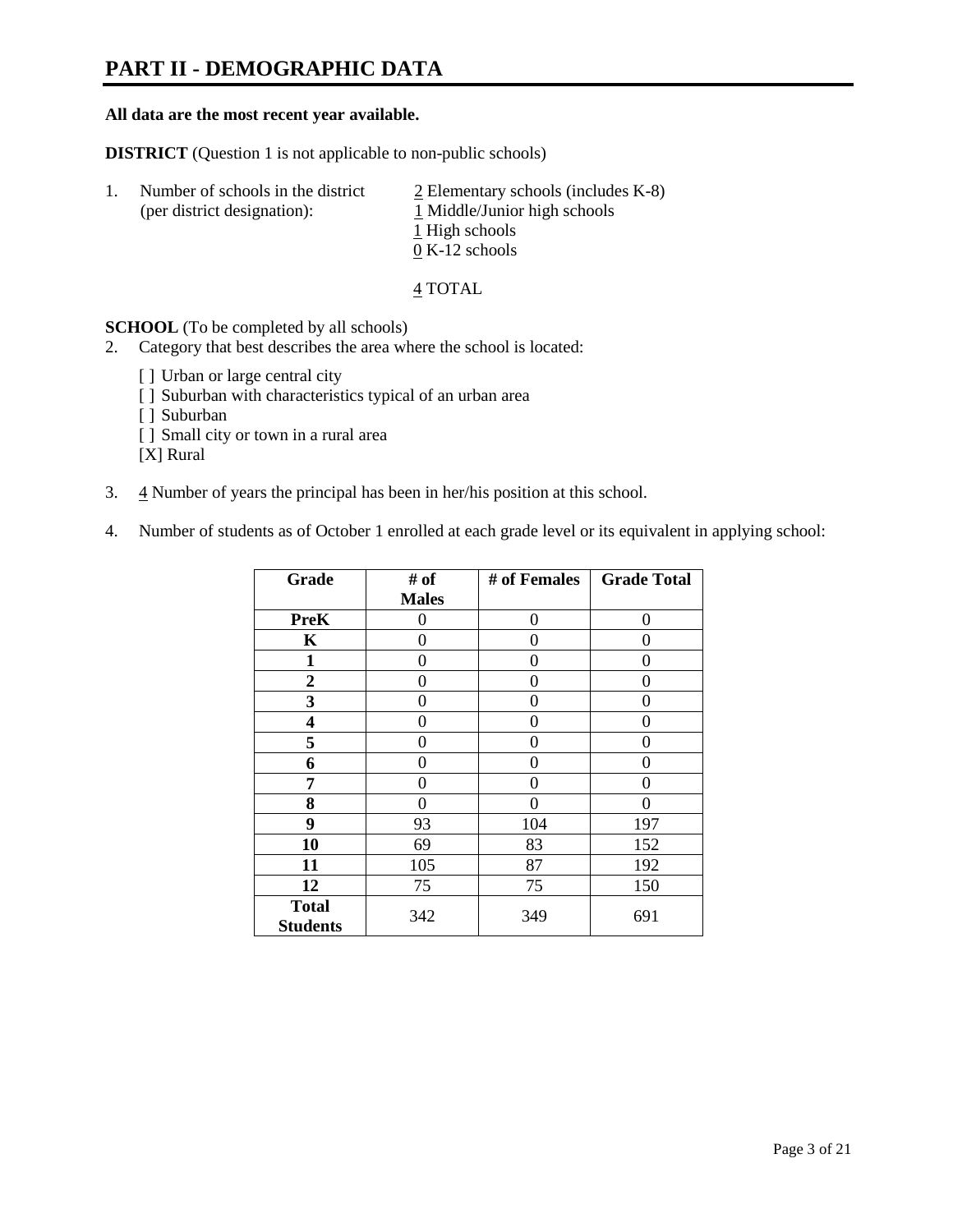5. Racial/ethnic composition of  $\qquad \qquad \underline{0}$  % American Indian or Alaska Native the school: 1 % Asian

 % Black or African American % Hispanic or Latino % Native Hawaiian or Other Pacific Islander 97 % White % Two or more races **100 % Total**

(Only these seven standard categories should be used to report the racial/ethnic composition of your school. The Final Guidance on Maintaining, Collecting, and Reporting Racial and Ethnic Data to the U.S. Department of Education published in the October 19, 2007 *Federal Register* provides definitions for each of the seven categories.)

6. Student turnover, or mobility rate, during the 2012 - 2013 year: 9%

This rate should be calculated using the grid below. The answer to (6) is the mobility rate.

| <b>Steps For Determining Mobility Rate</b>    | Answer |
|-----------------------------------------------|--------|
| (1) Number of students who transferred to     |        |
| the school after October 1, 2012 until the    | 17     |
| end of the school year                        |        |
| (2) Number of students who transferred        |        |
| from the school after October 1, 2012 until   |        |
| the end of the 2012-2013 school year          |        |
| (3) Total of all transferred students [sum of | 61     |
| rows $(1)$ and $(2)$ ]                        |        |
| (4) Total number of students in the school as | 691    |
| of October 1                                  |        |
| $(5)$ Total transferred students in row $(3)$ | 0.088  |
| divided by total students in row (4)          |        |
| $(6)$ Amount in row $(5)$ multiplied by 100   | Q      |

7. English Language Learners (ELL) in the school:  $0\%$ Number of non-English languages represented:  $0$ Specify non-English languages:

0 Total number ELL

8. Students eligible for free/reduced-priced meals: 29 %

Total number students who qualify: 203

If this method is not an accurate estimate of the percentage of students from low-income families, or the school does not participate in the free and reduced-priced school meals program, supply an accurate estimate and explain how the school calculated this estimate.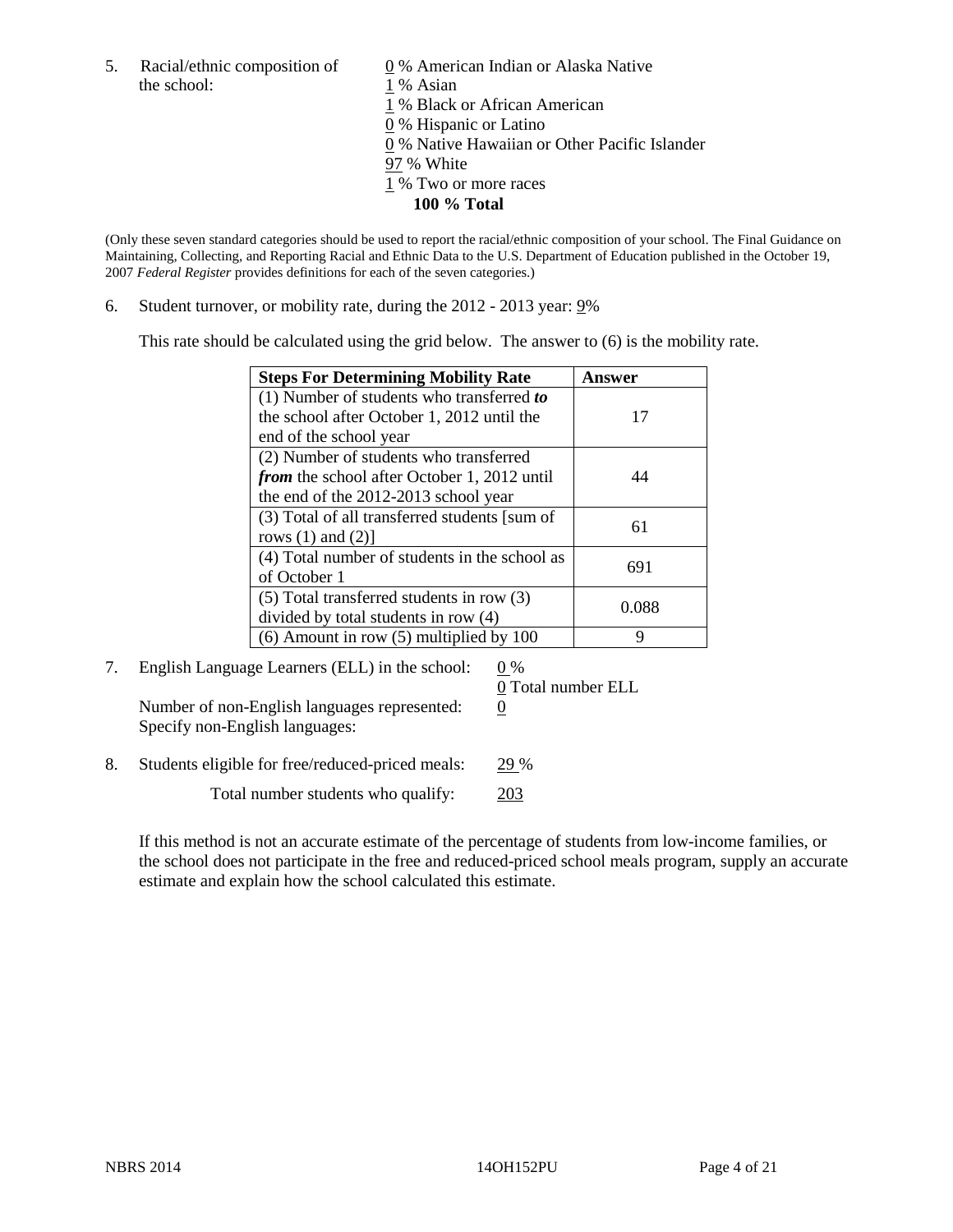81 Total number of students served

Indicate below the number of students with disabilities according to conditions designated in the Individuals with Disabilities Education Act. Do not add additional categories.

|                         | with Disabilities Equediton Fiet. Do not aga agaitional eatogolies. |
|-------------------------|---------------------------------------------------------------------|
| $3$ Autism              | <b>0</b> Orthopedic Impairment                                      |
| 0 Deafness              | 16 Other Health Impaired                                            |
| 0 Deaf-Blindness        | 45 Specific Learning Disability                                     |
| 3 Emotional Disturbance | 0 Speech or Language Impairment                                     |
| 0 Hearing Impairment    | 1 Traumatic Brain Injury                                            |
| 8 Mental Retardation    | 0 Visual Impairment Including Blindness                             |
| 5 Multiple Disabilities | <b>0</b> Developmentally Delayed                                    |
|                         |                                                                     |

10. Use Full-Time Equivalents (FTEs), rounded to nearest whole numeral, to indicate the number of personnel in each of the categories below:

|                                       | <b>Number of Staff</b> |
|---------------------------------------|------------------------|
| Administrators                        |                        |
| Classroom teachers                    | 26                     |
| Resource teachers/specialists         |                        |
| e.g., reading, math, science, special | 17                     |
| education, enrichment, technology,    |                        |
| art, music, physical education, etc.  |                        |
| Paraprofessionals                     | 4                      |
| Student support personnel             |                        |
| e.g., guidance counselors, behavior   |                        |
| interventionists, mental/physical     |                        |
| health service providers,             | 5                      |
| psychologists, family engagement      |                        |
| liaisons, career/college attainment   |                        |
| coaches, etc.                         |                        |
|                                       |                        |

11. Average student-classroom teacher ratio, that is, the number of students in the school divided by the FTE of classroom teachers, e.g.,  $22:1$   $26:1$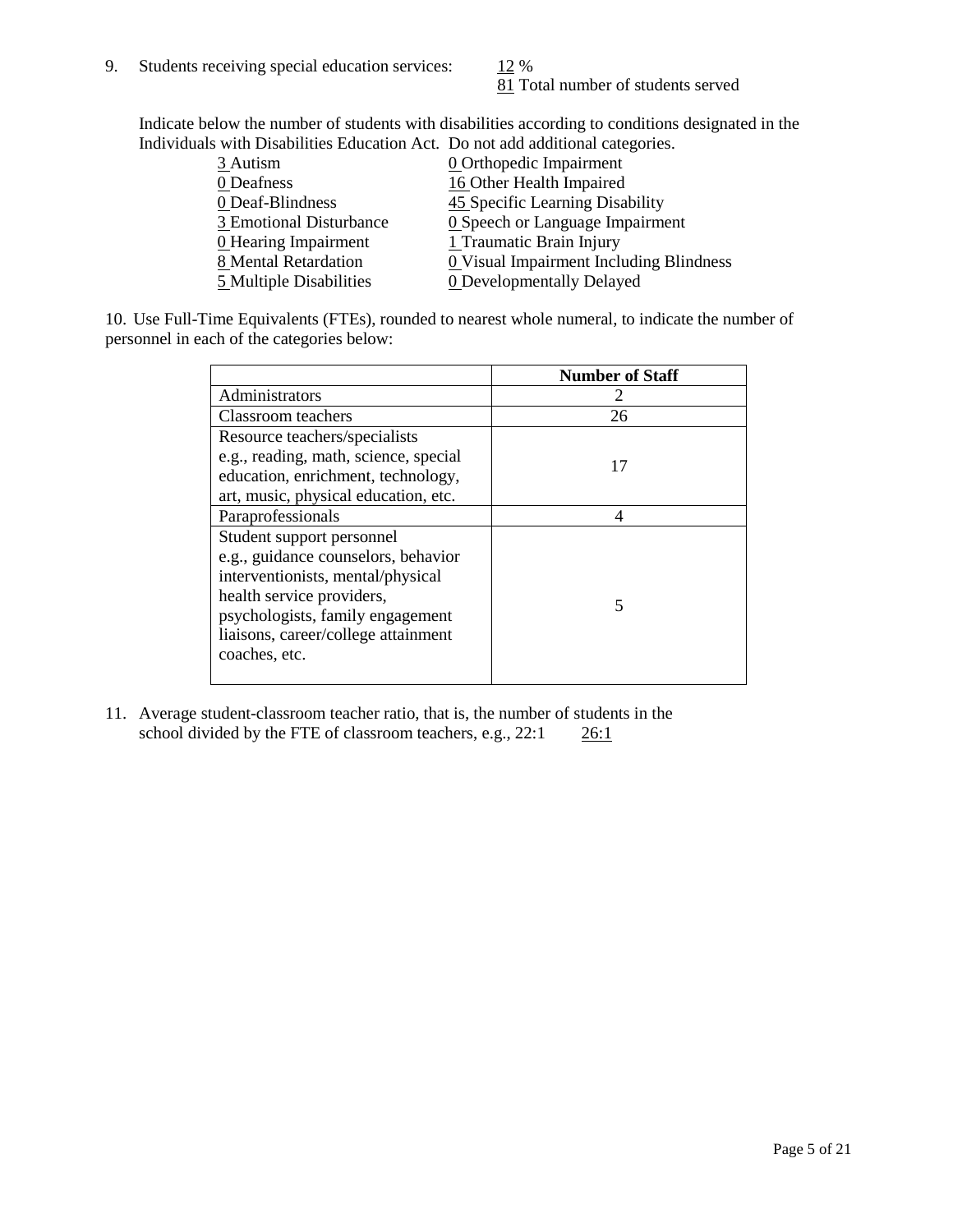12. Show daily student attendance rates. Only high schools need to supply yearly graduation rates.

| <b>Required Information</b> | 2012-2013 | 2011-2012 | 2010-2011 | 2009-2010 | 2008-2009 |
|-----------------------------|-----------|-----------|-----------|-----------|-----------|
| Daily student attendance    | 95%       | 95%       | 95%       | 95%       | 94%       |
| High school graduation rate | 96%       | 96%       | 90%       | 94%       | 95%       |

#### 13. **For schools ending in grade 12 (high schools)**

Show percentages to indicate the post-secondary status of students who graduated in Spring 2013

| <b>Post-Secondary Status</b>                  |     |
|-----------------------------------------------|-----|
| Graduating class size                         | 174 |
| Enrolled in a 4-year college or university    | 65% |
| Enrolled in a community college               | 10% |
| Enrolled in career/technical training program | 2%  |
| Found employment                              | 0%  |
| Joined the military or other public service   | 3%  |
| . Other                                       | 0%  |

14. Indicate whether your school has previously received a National Blue Ribbon Schools award. Yes  $No X$ 

If yes, select the year in which your school received the award.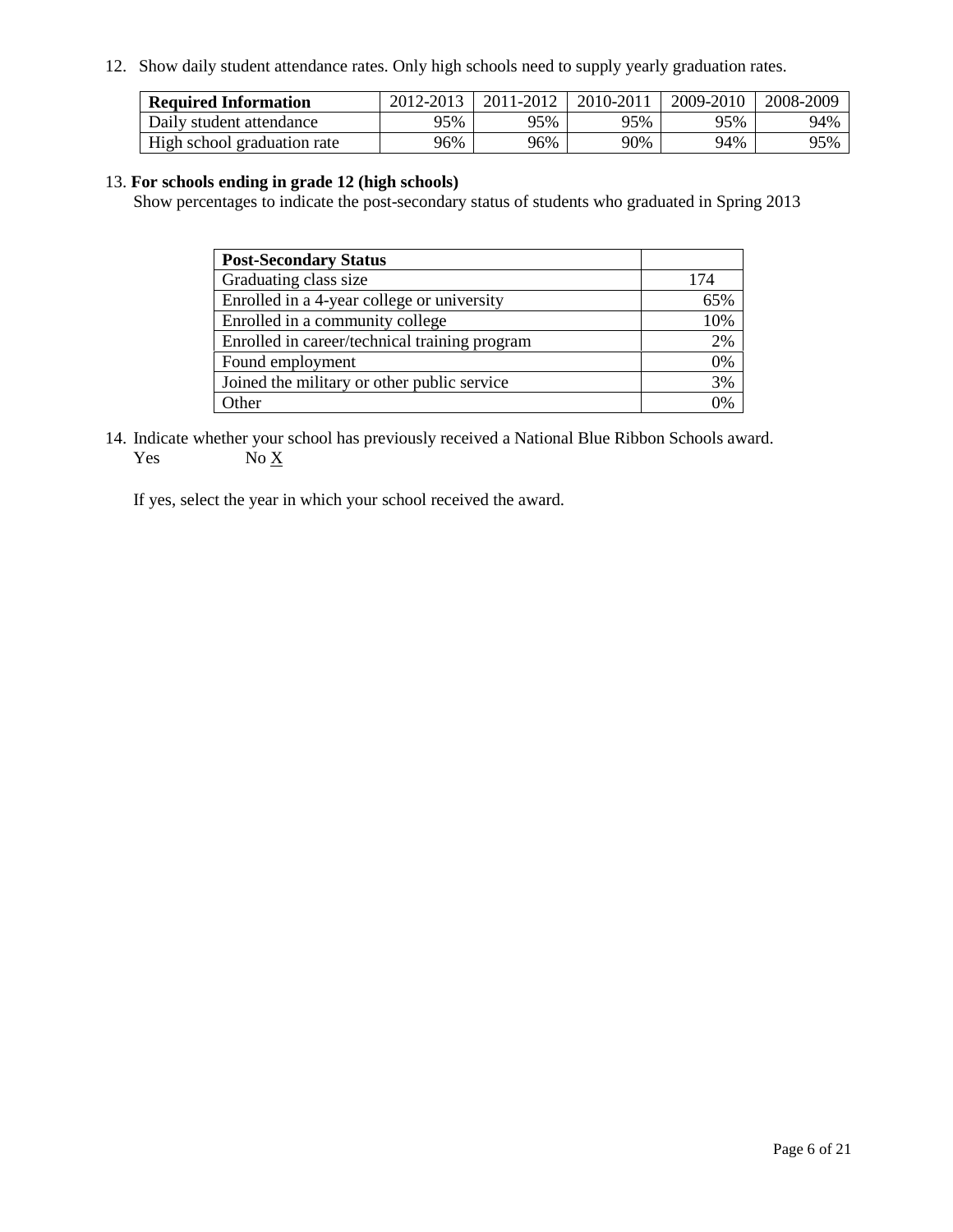## **PART III – SUMMARY**

West Branch High School is a comprehensive, public high school and is located in Beloit, Ohio. Beloit is positioned in southwest Mahoning County. West Branch Local Schools covers 111 square miles and serves students residing in three different counties; Mahoning, Columbiana, and Portage. Rural and small town in nature, this consolidated school district has been in existence since 1960 and has a present enrollment of 2,240. The high school enrollment is 715 students. The district currently has an open enrollment policy, therefore, some students come from outlying communities.

In 2013, West Branch Local Schools earned the ranking of an Excellent School District, with Distinction. The district met or exceeded 24 of the 25 indicators and earned a Rating of "A." Specifically, the high school met 10 of 10 indicators. The high school has a 96% graduation rate. West Branch High School has met 100% of the objectives, which measures "Closing the Gap." An estimate of 50% of students attend a 4 year college after graduation and 20% attend a 2-year or technical school.

The staff at West Branch High School are highly qualified. None of the high school teachers are working under conditional licensure. All hold a minimum of a Bachelor's Degree and nearly 72% of the high school staff possesses a Master's Degree. The faculty and staff participate in regularly scheduled professional development seminars. Department meetings between various teaching levels are conducted, to maximize collaboration.

The district demographics show a high poverty level, with an average annual family income of \$33,068. 34% of the high school students are on free or reduced lunch. There are actually several students in addition to that 34% who do not fill out the paperwork to receive financial assistance because they may be embarrassed or do not have parents who will help them. This is really where the challenges face our students. Some will not have breakfast or even lunch, which we all know is essential to a successful education. Our district currently has a higher poverty rate than in the past. Our students are not established in one school district before they are moving to another. Students are more transient, which makes it difficult for our educators to build lasting and impacting relationships with our students who are in need of such guidance. Also, from an administrative standpoint, it is difficult to help these students who do not file the appropriate paperwork. It is against FERPA (Family Educational Rights & Privacy Act) for our school employees to identify those in need if they do not identify themselves. From a teaching standpoint, it becomes increasingly difficult to meet the social needs of those students as well as the educational needs. The faculty at West Branch High School have become adept at balancing their roles as educators with their roles of nurturers.

The mission of West Branch High School is "Reading, writing, and problem solving across the curriculum will prepare all learners for their tomorrow, today." We strive to foster academic and emotional growth in our students and we do so by providing many different programs to meet the individual needs of each student. West Branch offers over 100 course offerings each year, eight honors courses, sixteen dual credit courses under the high school roof (which account for 48 college semester credits). There are numerous post-secondary/dual enrollment opportunities with local colleges/universities, vocational and career training through the Mahoning County Career and Technical Center. West Branch High School offers three different vocational programs in-house. These programs are made up of a two year Business and Technology program, a four year Vocational Agricultural program and a four year work-study program. West Branch offers various intervention programs such as peer tutoring, math tutoring labs, and our academic referral/ response to intervention program. Finally, West Branch High School offers a diverse special education program that addresses the needs of a broad spectrum of special needs students. Included in this program is a Multiple Disability (MD) unit. The majority of special needs students have been mainstreamed. The high school currently employs a co-teaching strategy, teaming interventional specialists with core teachers. This allows special needs students to integrate into the classroom.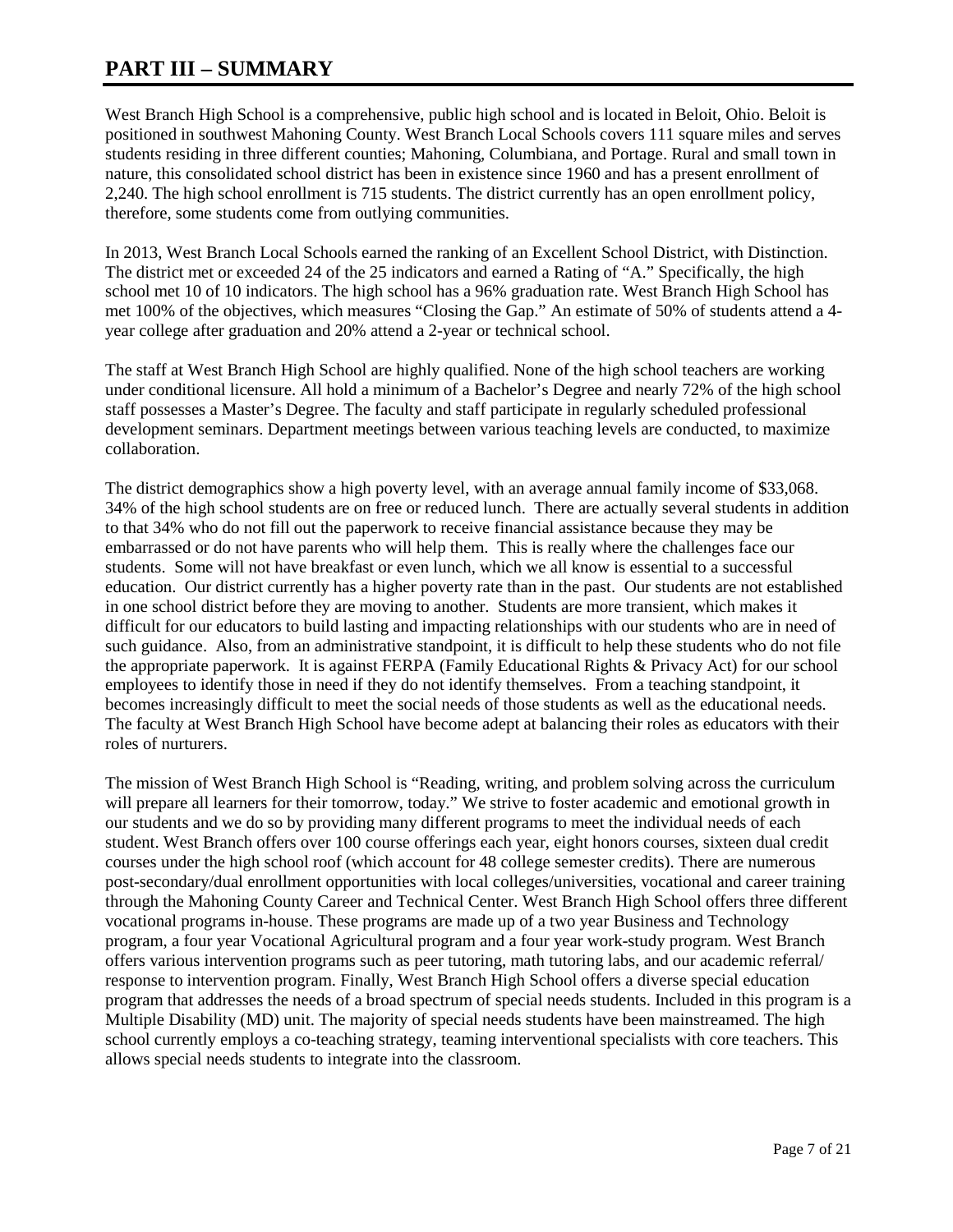Community organizations such as The Rotary, Ruritans, Chamber of Commerce and The American Legion regularly support our school. These organizations interact with student groups to maximize school and community engagement. These organizations also directly support students by awarding scholarship money to West Branch graduates. Through modeling these behaviors, school organizations such as Ruriteens, National Honor Society, LEO's Club, Project Prom and Student Council, provide students the opportunity to "give back." Of all the extra-circular activities and student groups at West Branch High School, the Music and Performing Art Department really stand out. While the staff and students' of West Branch High School are clearly achieving results, it is the strong ties to the community and high level of parent/ guardian involvement that needs mentioned. The school district as a whole is often viewed as the "downtown" of the district. In addition to school functions, many community events are held there as well. With the lack of a developed centralized business district, the high school often serves as the focal point of the community. The schools are truly a source of pride and offer an endearing sense of community spirit.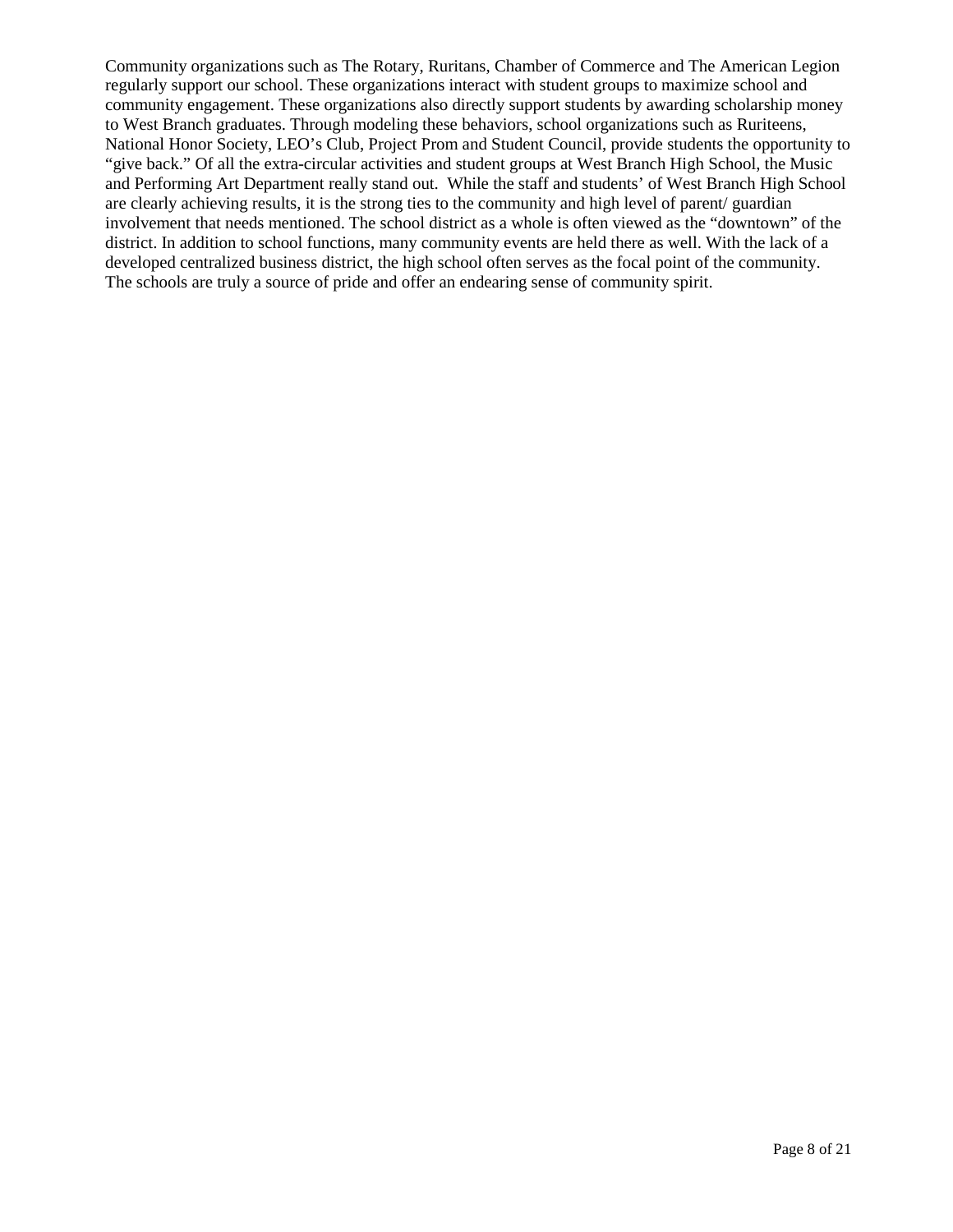#### **1. Assessment Results:**

A. The students at West Branch High School are obligated to take the Ohio Graduation Test (OGT) in March of their sophomore year. These tests include five subject areas: reading, math, writing, science, and social studies. Each student's score is separated into five performance categories: advanced, accelerated, proficient, limited and basic. If a student scores in the limited or basic range, they must retake the test. The data is analyzed in May, when the official scores are reported to the school from the state of Ohio. For the past five years, the data shows West Branch students scoring significantly higher, on average, than the state as a whole. In all but one year, in which West Branch was equal to the state, the high school has had a higher percentage of students who were proficient or above than the state. Also, West Branch has about ten percent more students than the state who have passed all five portions of the OGT on the first attempt. The students have also scored higher (more of them receiving scores in the accelerated and advanced areas) than the state averages.

On our state report card for the past five years, we have met and exceeded the state requirement on the standardized test scores. When comparing the data of these students with OGT scores and OAA scores, the scores indicate improvement in their knowledge base in the core areas. Students are scoring higher on their high school performance tests. The importance of the tests is instilled into each student, which helps them to try their best. Even though the scores that are reported have met requirements and continue to improve overall, there are many areas we feel still have room for improvement. The special education students need more support to begin showing better results on each test. This is an area of weakness in which we are currently focusing intervention strategies. This subgroup must also show proficient results for us to consider ourselves to be successful. This group of students has shown improvement over the past five years.

B. In looking at the data from 2009 testing through 2013, the numbers are fairly consistent for West Branch High School. There are slight fluctuations, however, that do need to be mentioned. In 2009, 85% of our students passed all five tests on the first try. This is in comparison to the state of Ohio's average of 70%. The following year, WBHS had 79% pass all five portions, which is significantly lower. This is mostly as a result seen through our decrease in the percent of students passing the science and social studies portions of the test. Then, the test scores drop again, with only 74% of the students passing. Each year, both in 2010 and 2011, the state average had dropped, as well, but not as significantly as our students' scores. In other words, the state passing percentages were also significantly lower. In 2012 and 2013, the percentages of students who passed all five portions was again higher, reaching 81% and 83%, as opposed to the state's average of 70% both years. It seems the areas in which caused this fluctuation were science and social studies.

Math has increased each year, maxing out last year with an impressive 97% passing rate. So, even though this statistic is well-above the state average, there was a two year drop. During this time, data folders and Academic Achievement classes were implemented to help support those departments and improve their scores. Assessment data was broken down for teachers and provided to them to establish a more focused instructional approach to areas of weakness as seen on the tests. Teachers were made aware of resources that provided testing results from previous years, so they were able to enhance their lessons to support those areas students had struggled with in the past. Data folders were kept on each student in the ninth grade. They carried these folders with them to tenth grade. Work samples, lab experiments and data were kept for future reference and review material. These folders were distributed prior to testing to help students with memory recall of prior knowledge and information. This also helped the teacher establish areas of weakness for individual students. Academic achievement sessions were developed and ran for 25 minutes each day. Teachers of core subjects were leaders of this class and helped students with difficult material and in areas they needed to improve to help them achieve a successful score on the OGT. Data folders, data analysis by teachers/staff, and instituting an academic achievement program all led to an increase in overall test scores in all areas, not just those that had fallen. Math scores had shown an increase in the amount of students receiving higher than proficient scores.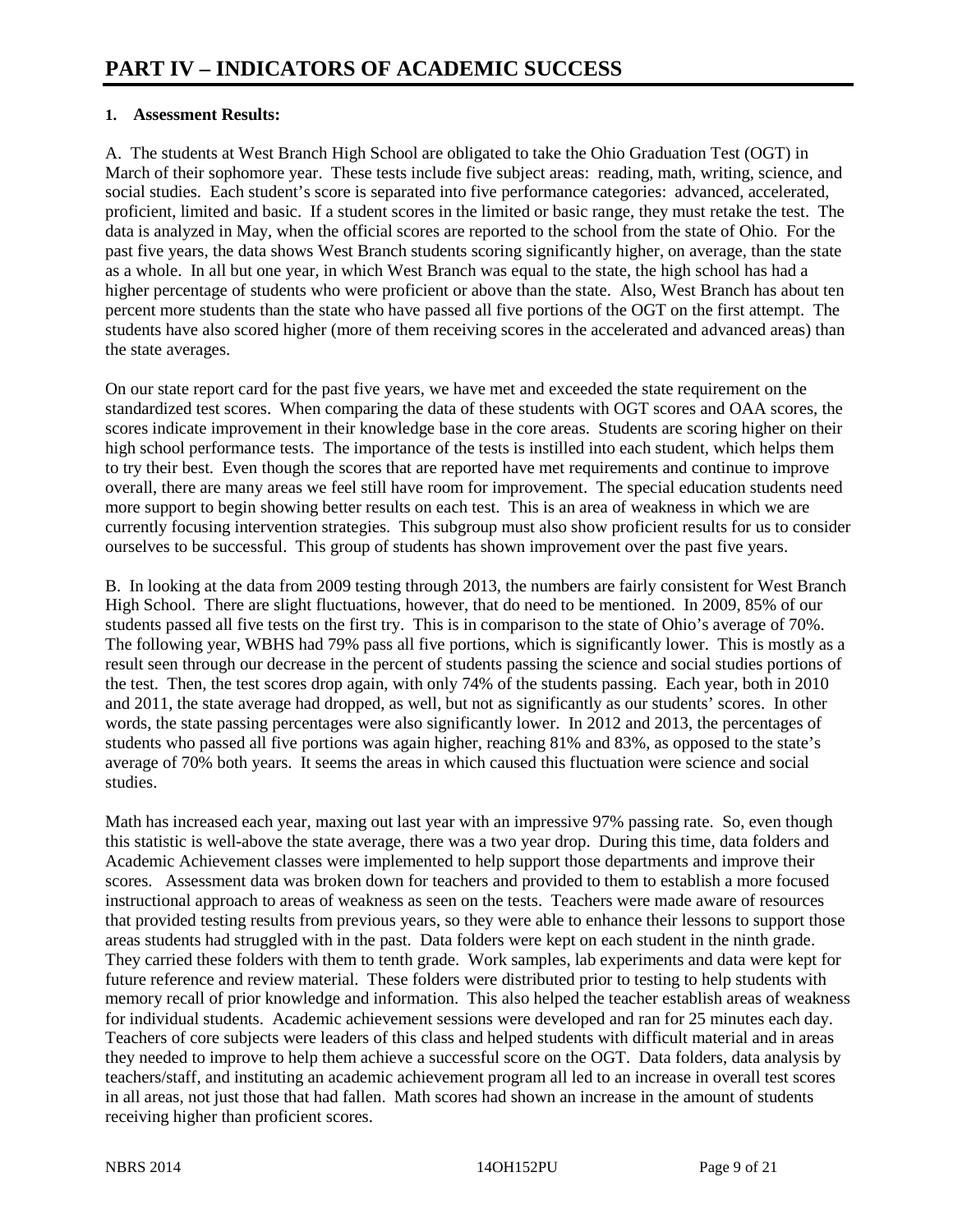The achievement gap lies within our special education department. Taking students who have not passed into consideration, intervention was developed to help them raise their test scores. During test retakes, students were not showing enough growth. Therefore, the focus was on raising special education students' test scores. This is still a primary focus of our school. Building Leadership Teams (BLTs) have been developed to help brainstorm more ways to better this subgroup's scores. Our school has met the indicators mandated by the State of Ohio to be considered Excellent with Distinction, meeting 10 out of 10 indicators. The tests are necessary to graduate and West Branch currently has a graduation rate of 96%. This also meets and exceeds the state requirement.

#### **2. Using Assessment Results:**

Currently, individual testing data is broken down for each student and resource teachers who specialize in the areas of weakness are giving their time to help these students. Analyzing this data allows for our school to make better data-driven decisions in designing the curriculum and intervention that takes place. More directives are being established to keep intervention consistent and intensive after a student does not pass an initial test. This will help to increase their test scores on future administrations of the test, hopefully resulting in a proficient score. Over the past five years, our special education students rose from only 33% passing to, last year in 2013, 68% passing. This is attributed to our recent focus on this subgroup and specialized intervention that has been implemented. It is our hope that this number continues to rise. Overall, the high school's test scores, as compared to those taken at lower levels, are quite high. However, there is always room for more improvement.

As incoming freshmen enter our building, middle school test scores are used to place students according to their abilities in the appropriate classes. This helps to ensure they are receiving the support or enrichment they require to show adequate growth. The scores are used to dictate instruction and to help teachers emphasize instruction in areas of weakness. This, in turn, leads to student learning and achievement. Using data to direct instruction is critical. Pre-assessments, as well as, standardized test scores are used by instructors to develop appropriate student learning objectives that are specific to each student and class. Packets are sent home following standardized tests with scoring information and descriptions. Counselors are available to discuss these scores with parents and students. Also, numerous resources are available on the counseling website to provide material to assist parents, students, and the community in understanding all the tests available to students (OGT, ACT, SAT, pSAT, etc). There are practice materials also found at this website to help keep parents and students informed on what to expect during these tests. Teachers use previous data to direct instruction and this helps our students feel comfortable and confident when testing. Each year students are asked to fill out a survey to gather information for each classroom teacher on how successful they feel the instruction in that classroom was. This information is distributed to each teacher after the tests in order to help them improve their ways to better reach students. This also allows us to see how well the students feel they were prepared for the tests. These surveys ask questions in regards to classroom environment, teaching methods, real-world application of knowledge, and presentation of the material. The teachers have found this feedback very helpful in preparing for the following year.

Teachers and administrators are constantly assessing students. Testing data from a variety of exams (pSAT, ACT, OGT, PARCC, classroom exams, and practice OGT tests) are used throughout the school year to analyze student growth and help teachers to prepare instruction to best fit their students needs. There are daily pre-assessments being done in classrooms to make sure mastery is being accomplished. Both summative and formative assessments are used to analyze instructional methods and see where the weaknesses are so they can be focused upon during professional development days and conferences. Teachers here take it personal if their students do not do well on the state tests. It is our goal to perform above expected on these tests. If we do not, we have not been successful.

#### **3. Sharing Lessons Learned:**

West Branch Local School District (WB) has a deliberate culture of sharing lessons learned. For example, an early professional development day in the 2013-2014 school year was designed to strengthen protocol utilization for success sharing. The elements of the day, spent entirely in small groups of teachers, used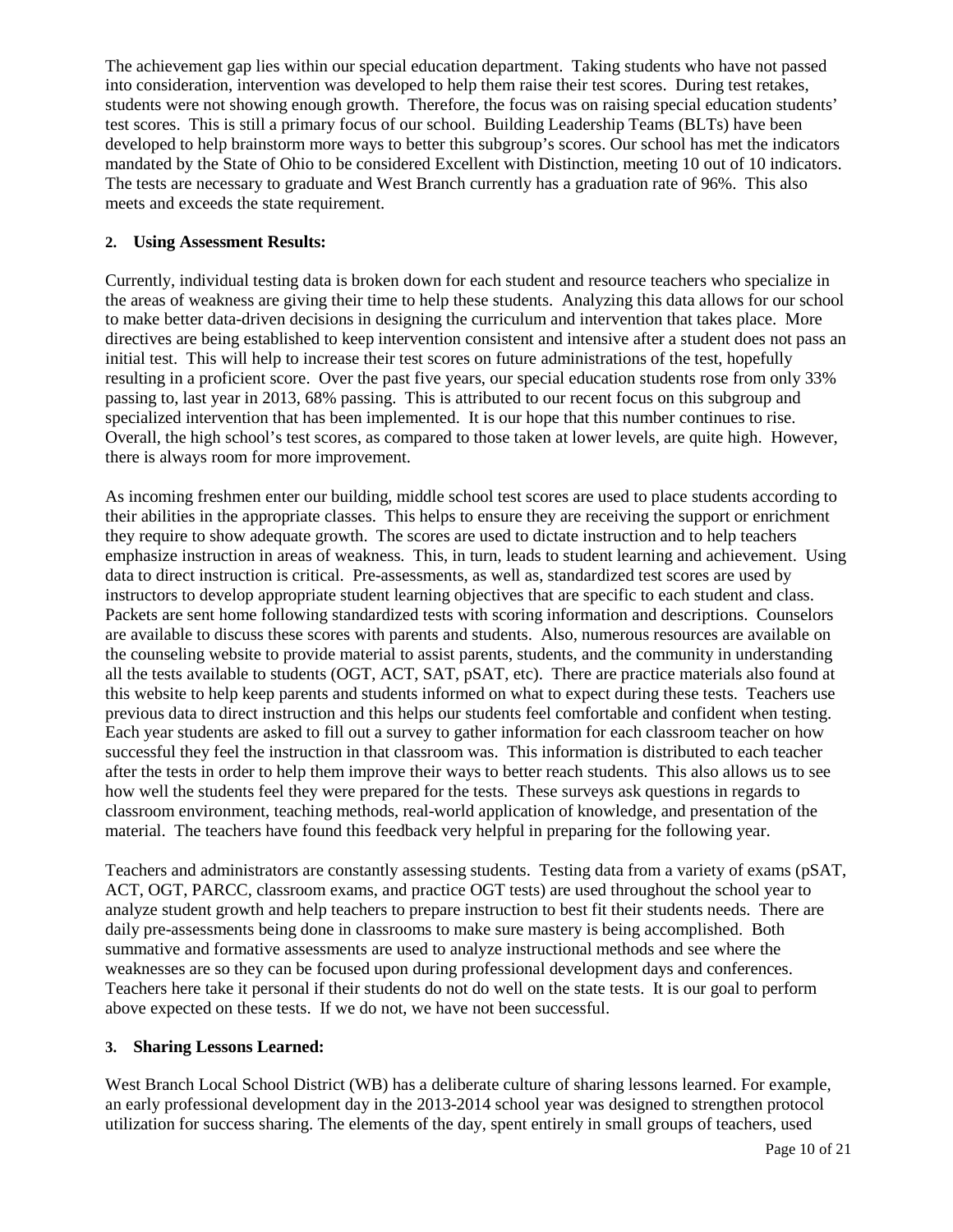protocols to share formative assessments and encourage teacher reflection on how the assessments inform our future teaching. The entire WB faculty also used protocols to explore how to strengthen Teacher Based Teams, how to effectively design Student Learning Objectives (using templates and rubrics) and which "Look Fors" are particular to our discipline or academic level, what they provide evidence of, and why administrators should develop awareness of these "Look Fors".

West Branch also participates actively in Mahoning County Curriculum Council, monthly teacher and administrator gatherings designed for success sharing, and state and national technology and common core practice building endeavors. Study sessions with our Board of Education; provide an opportunity for teachers to share academic strategies and successes. Increasingly, our academic leaders are blogging on ASCD, IRA, National Council of Teachers of Mathematics and other websites. Our teachers have engaged in post graduate work locally, nationally and internationally, sharing success strategies and learning and honing our craft.

Our deliberate distributive leadership model based on Teacher Based Teams, Building Leadership Teams, and District Leadership Team is the cornerstone of our systemic sharing of the art and science of teaching. In teams, we address the specific needs of our individual students, we work to improve and strengthen the climate and culture of our schools, and we deliberately share between teams, between buildings and with the wider academic world.

#### **4. Engaging Families and Community:**

West Branch Local School incorporates families and the community on a regular basis to make us the best we can be. Since the school is made up of several small communities, it is important to involve as many stakeholders when striving for success. The involvement of individuals and groups can be found on many levels throughout the district.

First and foremost, the entire district is involved in the Ohio Improvement Process. This District Leadership Team involves teachers, administrators, board members, county office personnel and community members serving together at least once a month to help determine the thoughts, goals and direction of the school. Together they discuss test results, strategies, goals, feelings and develop surveys to gauge the public perception. The information is then sent to a Building Leadership Team, which includes staff members from each building (including Guidance Counselors, Secretaries and Community members) for them to develop specific strategies for that particular building. That team then branches out to our Teacher Based Teams, which includes all departments in the school, to work for the implementation of our established focus.

Other ways our school and community work together is through a Parent Advisory Committee, which is made up of community members working together with school administrators to discuss district events and initiatives. Community members also serve on Partners in Education groups (like a PTO), Booster Clubs, Hall of Fame Committee, Academic Banquet Committee, levy committees and attend parent teacher conferences.

Communication is also a vital part of what we do. We rely on our school website and all call system to regularly inform parents of activities and opportunities in our schools. The School newspaper is online, athletics can be followed on-line, electronic signs display information, regular community events are held at the school and newspaper articles can be found almost every day in the paper.

Regular interaction is the common denominator in our district. Whether at church, at the grocery, at the fair, at a community event or at a school event; regular interaction between staff and community is ongoing. This interaction builds our own relationships, but also attracts over 300 other students from other communities to enroll in West Branch.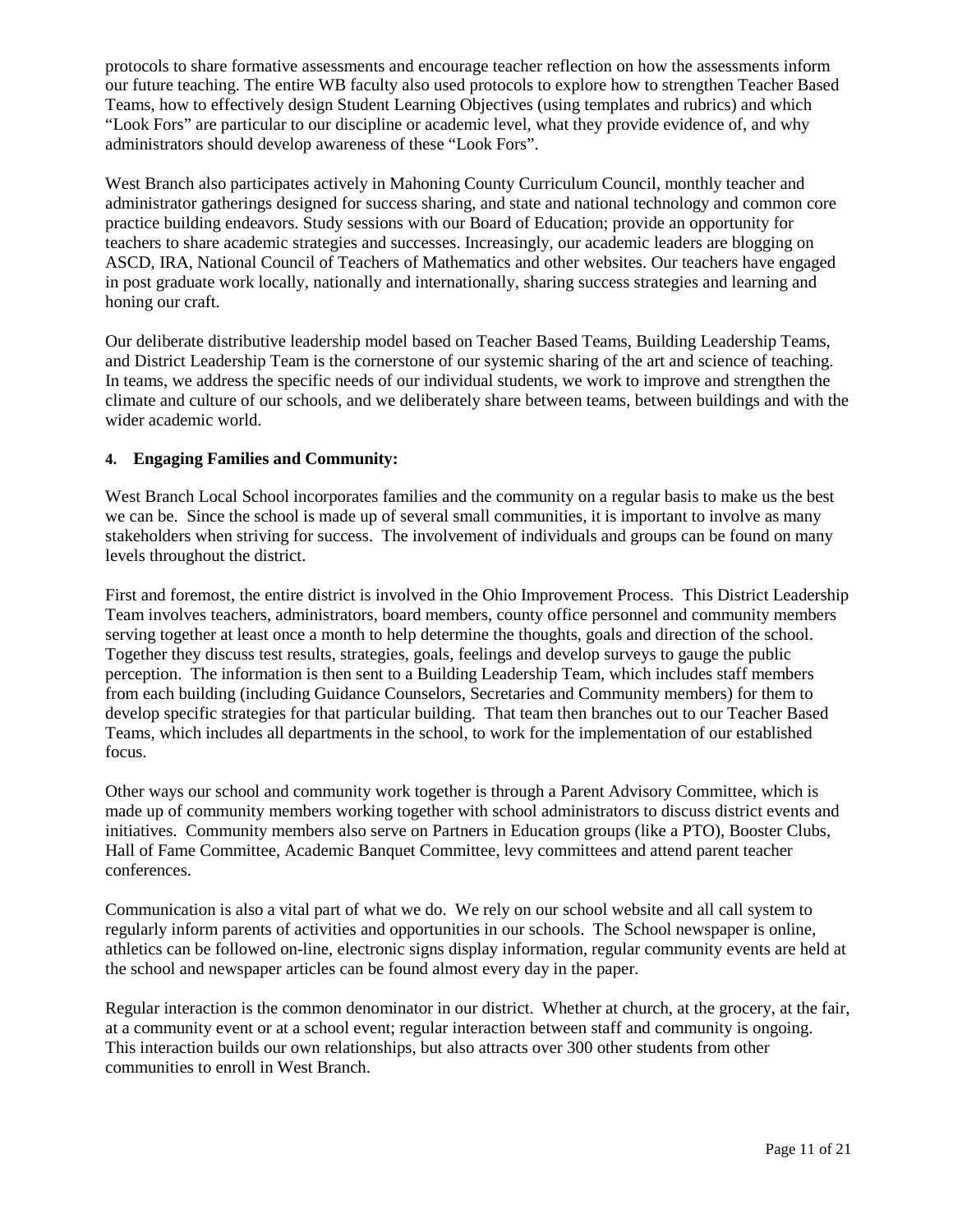### **1. Curriculum:**

The West Branch High School curriculum is centered on the schools mission statement; "Reading, writing, and problem solving across the curriculum will prepare all learners for their tomorrow, today." The school provides a rigorous curriculum that is aligned with the State of Ohio's Academic Content Standards. Students are afforded the opportunity to excel beyond their individual abilities. There are numerous paths for students to explore and gain the knowledge and skills needed to be college and career ready. The state mandated standards in the content areas of English, Math, Science, Social Studies, Foreign Language, Technology, and The Fine Arts are at the forefront of course development. Class activities seek to prepare students for success beyond high school. West Branch High School has a 96% graduation rate. An estimated 50% of graduates attend a 4-year college and 20% attend a 2-year or technical school.

Our curriculum is divided into multiple levels to provide students with a path to success. This includes: college prep courses, honors courses, and dual credit courses through Kent State University, Stark State College, and Youngstown State University. Students also have the opportunity to attend post-secondary enrollment options through Kent State University and Stark State College. Academic and technical skills are key to helping students succeed in today's world. Many of the teachers at WBHS use a variety of technology to support student learning. All high school teachers are required to keep an online grade book that students and parents can access remotely. Classrooms are equipped with smart boards, projectors, and DVD players.

In English, each grade level emphasizes non-fictional texts, research papers, classical literature and argumentative essays. West Branch also offers an honors course option at each level. During senior year, students have the option of taking a dual credit course, in which they can earn college credits for College Writing I and College Writing II, both offered through Kent State University. The department also offers a variety of electives that provides students with many opportunities to broaden their knowledge in creative writing, mythology, young adult literature, speech and debate.

The WBHS mathematics curriculum provides students the skills needed to be problem solvers. All students take the required Algebra 1, Geometry, and Algebra II, with various opportunities for more advanced math courses. Honors courses at each level provide students an opportunity to begin taking high school math credits in middle school, and completing advanced coursework through Advanced Math, so they can get to a Calculus level by the time they graduate. WBHS also offers a Dual Credit Statistics and Calculus courses, through Youngstown State University. In addition, the demand from the state to have all students take Algebra 2 or it's equivalent has caused WBHS to re-evaluate their math curriculum and make necessary changes to accommodate those with lower abilities, while maintaining rigor in their curriculum. Many of these special education students take an additional year above Algebra II, in our Functions and Trigonometry course.

The Science curriculum at WBHS is based upon student inquiry. Students are taught to be critical thinkers and learn to think like a scientist. The curriculum offers the required core courses in Physical Science and Biology, for all students, but then gives students options based on their preferences. Dual Credit Physics is offered through Youngstown State University, in addition to advanced courses such as Anatomy, Microbiology, Chemistry, and Environmental Science.

In social studies, students are required to take World History as a freshman, American History as a sophomore, and American Government as a junior. The department also offers a multitude of elective courses for students interested in the social sciences. These include Western Civilization, Geography, Contemporary World Issues, and Psychology. Teachers consistently use a project based approach in their classes and bring in many guest speakers to help the students relate course content to their daily lives.

The fine arts curriculum is one of the most comprehensive programs around. Most of the students participate in band, choir, or art, and they have numerous opportunities to showcase their talents throughout the school year. The theater program puts on four full productions each year and students learn everything from making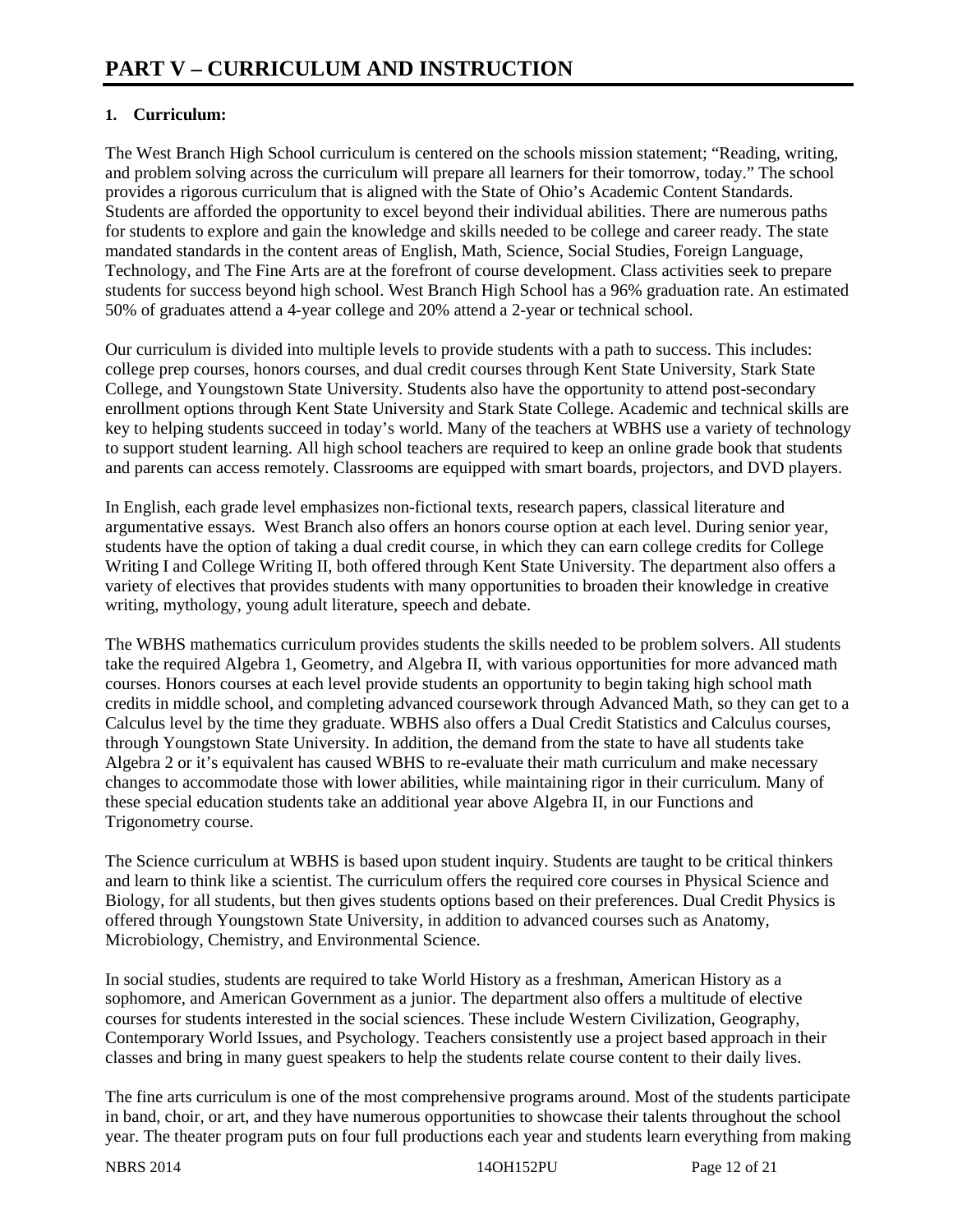the set to selling tickets. In band, students are offered private lessons throughout the school day. All band students participate in marching band, and some choose to participate in jazz band. In art, students can take anything from the basic course to Advanced Art, in which they complete their portfolio for college or career interviews. Course offerings in the fine arts department include: Women's Chorus, Men's Chorus, Concert Choir, Band, Jazz Band, Theater, Musical Theater, Foundations of Art, Drawing, Painting, Advanced Art, and Computer Graphics 1 and II.

West Branch offers global language instruction in Spanish and French. Each language offers a four year curriculum that has both the language and the culture woven in.

Our Physical Education/Health program offers students an opportunity to improve their health status in numerous ways and participate in courses, regardless of their ability. All students are required to take two semesters of the traditional physical education course and a semester of health. Many of the upper-classmen choose to take additional courses to improve their nutrition or physical ability. These include Sports Conditioning, Sports Nutrition and Sports Fitness and Nutrition.

Vocational/Career and Tech Prep courses are offered to prepare students to enter the workforce, through our partnership with the Mahoning County Career and Technical Center. WBHS students are eligible to attend this career center starting in eleventh grade. There, students are provided the skills they need to become college, as well as, career ready. They have the opportunity to explore a possible career choice, gain entrylevel industry credentials, and secure employment, upon graduating high school.

In addition to these outside vocational opportunities, West Branch High School offers two different vocational programs in-house. These programs are made up of an Intensive Business Education program (IBE) and a Vocational Agricultural program. West Branch's comprehensive IBE program focuses on office administration. Students in this two-year program have the capabilities of earning college credits through Stark State College by taking courses in Computer Applications, Microsoft Office programs, Keyboarding/Formatting, Graphic Arts Design, and Records Management. Classes in the business department include: General Business, Economics and Financial Literacy, Accounting I and II, Computer Applications I and II, Web Design I and II, Advanced Web Design I and II Junior and Senior level IBE. The vocational agricultural program provides a four-year curriculum for students interested in this field. This curriculum focuses on the record keeping of an agricultural business, animal care, farm equipment, and land care. Upper level students have the option to earn credits by working in an agricultural related field, to gain hands-on experience. Finally, West Branch offers other elective courses that meet the needs of all students. There is an extensive engineering and technology program in which students can take all four years of the curriculum. Numerous courses in the family and consumer science department, afford students an opportunity to learn basic life skills including cooking, parenting, and developing decision making and one's personal, social, and emotional self.

#### **2. Reading/English:**

WB has a truly exceptional English Language Arts curriculum and pedagogy and utilizes a best practice inclusion model that pairs co-teachers to meet the needs of students across the readiness spectrum. Our resource English teacher works very hard on adapting the regular classroom curriculum through this coteaching model. The two teachers work together and plan together to utilize the strengths of a regular classroom setting, so struggling students feel comfortable and can benefit from this opportunity. Students get reinforcement in the classroom with the addition of an extra teacher to provide more individualized instruction for those who need it. The resource room (small classroom setting) lends itself to our lowest functioning readers and writers. This course is taught by the same co-teaching instructor so the content can be similar in focus. The resource room has only a few students in it and allows for very personal attention and instruction that can be diversified to fit individual needs. This environment also helps students to feel safe and free to express themselves without feeling inferior to their peers. Students are placed in their appropriate educational track when they leave the eighth grade by their eighth grade teachers. This placement is based upon standardized test scores, work ethic, parent meetings, and current classroom grades. It is also worth noting that students can shift "tracks" with improvement or regression. They are not "stuck"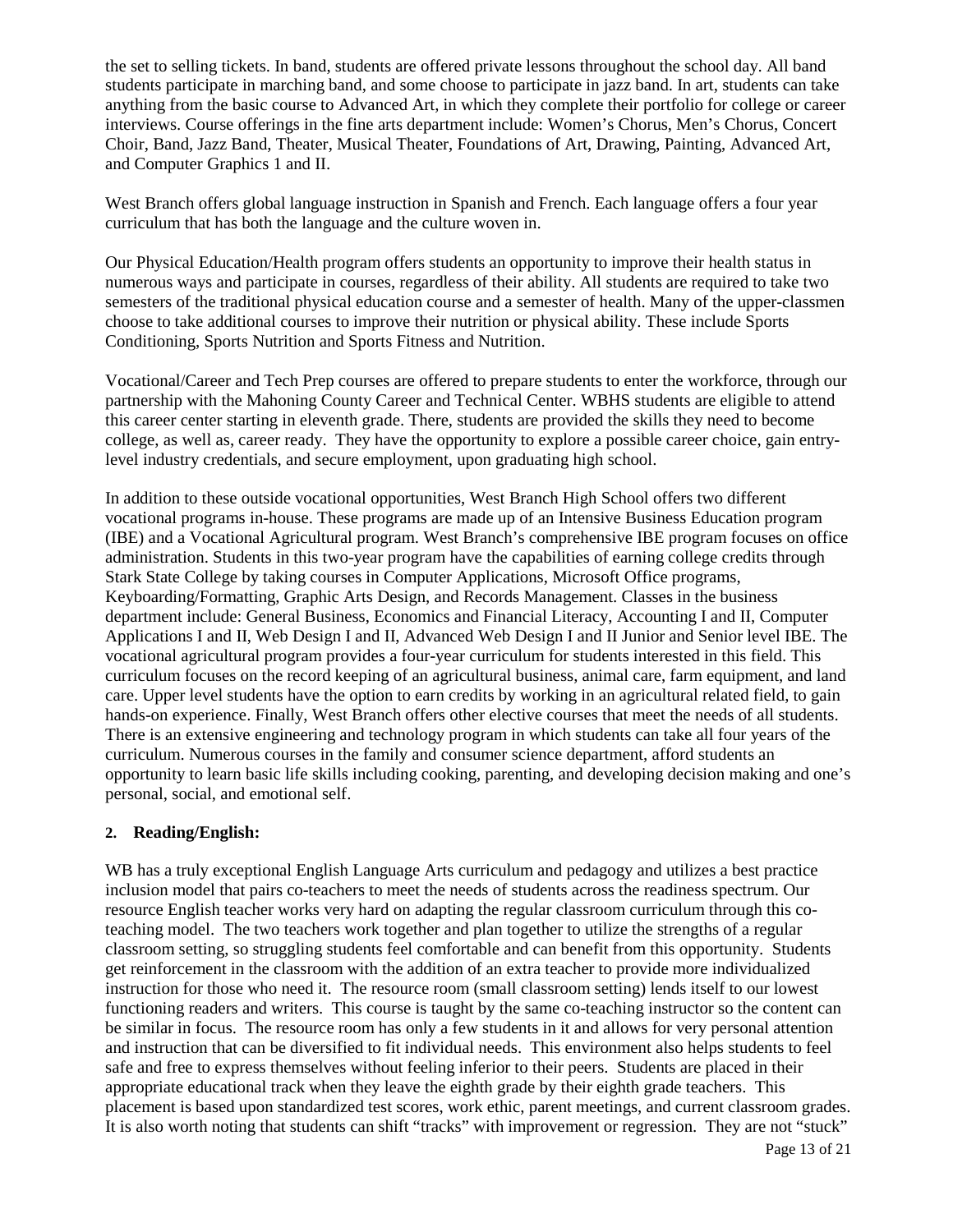in the reading track they are originally placed in when they enter high school. There are criteria that must be met to advance to the next level and remain in the honors track for the following year.

From the classics to graphic novels, from Hemingway to Morrison, our students graduate with literary skills that far exceed the basics. Students act out Shakespeare, they engage in spirited discussions of literature and they write at college level beginning freshmen and sophomore year and continuing through graduation with a dual credit option for English 12. Dual credit is open to all students who have been in our honors English program throughout high school. It is also open to any other student who meets the criteria of a 3.0 GPA and a 23 composite on their ACT. This class is taught by a Kent State University professor in our school. Students earn 3 credits for College Writing I in the fall and 3 college credits in the spring for College Writing II. This class also meets the fourth year requirement to earn an Ohio high school diploma. The course is offered free to our students who qualify and meets a general education requirement that most universities require of all college students.

#### **3. Mathematics:**

The common core mathematics curriculum extends from Algebra 1 readiness beginning in 8th grade through dual credit calculus. The mathematics curriculum exceeds Ohio Learning Standards and meets the common core curriculum. Students practice mathematics problem solving, explore the why of mathematics reasoning, and prove the validity of their work in flipped classrooms, using smart board technology. Students have support opportunities for practice and skill development available in study halls and at home. High expectations permeate the WB Mathematics department and we lead the surrounding counties in college readiness data for mathematics success. The high school mathematics staff takes pride in the student test scores each year, as West Branch performs the best in the math areas. Again, students are tracked in middle school targeting their strengths and weaknesses. Those students who perform well on their standardized tests, are able to take algebra I in eighth grade to earn a high school credit. This gives them the opportunity to earn math credits beyond what is required to earn a diploma. The lowest class taught at the high school is algebra I. Again, this class is taught using a co-teacher setting. There are also resource math classes offered at each grade level for our lowest functioning students. Once a student reaches high school, there are multiple options for upper level math. All students take algebra I their freshmen year and geometry their sophomore year. Students who want to take calculus as a senior usually double up their sophomore year and take geometry and algebra II. After geometry, there are two roads a student may choose. Advanced math and trig is required of all students who will take calculus, and is our honors class. It is our toughest junior level class. Other students may take algebra II as a junior. Ohio recently added algebra II as a requirement to all graduating seniors. This course was found to be extremely difficult for our lower level students. Due to this new standard, West Branch thought it would be in the best interest of our students to add a course called Functions and Spatial Sense. This will prepare students to take algebra II their senior year and still accommodates the four years of math requirement. Our students who take algebra II as juniors have several options, functions and trigonometry, statistics, or advanced math/trig. Senior year, we also offer calculus to all students who meet the college criteria or have the high school prerequisites. To earn the college credit, students must meet Youngstown State University's entrance criteria, which is based around a breakdown of ACT scores. As you can see, we have 12 different math courses offered here at the high school, with only six instructors. They are constantly changing their department to meet the needs of our students as the graduation requirements change from the state.

#### **4. Additional Curriculum Area:**

The West Branch science program allows students the opportunity to experience a variety of courses to fulfill graduation requirements and also gives students the ability to excel. All courses offered in our department satisfy the new Common Core Standards. Our introductory science course for the freshmen level is a Physical Science course that provides students with a general background in the areas of Chemistry, Earth/Space, and Physics. Students are challenged through rigorous course work and experimentation. This course is the foundation for an excellent science department.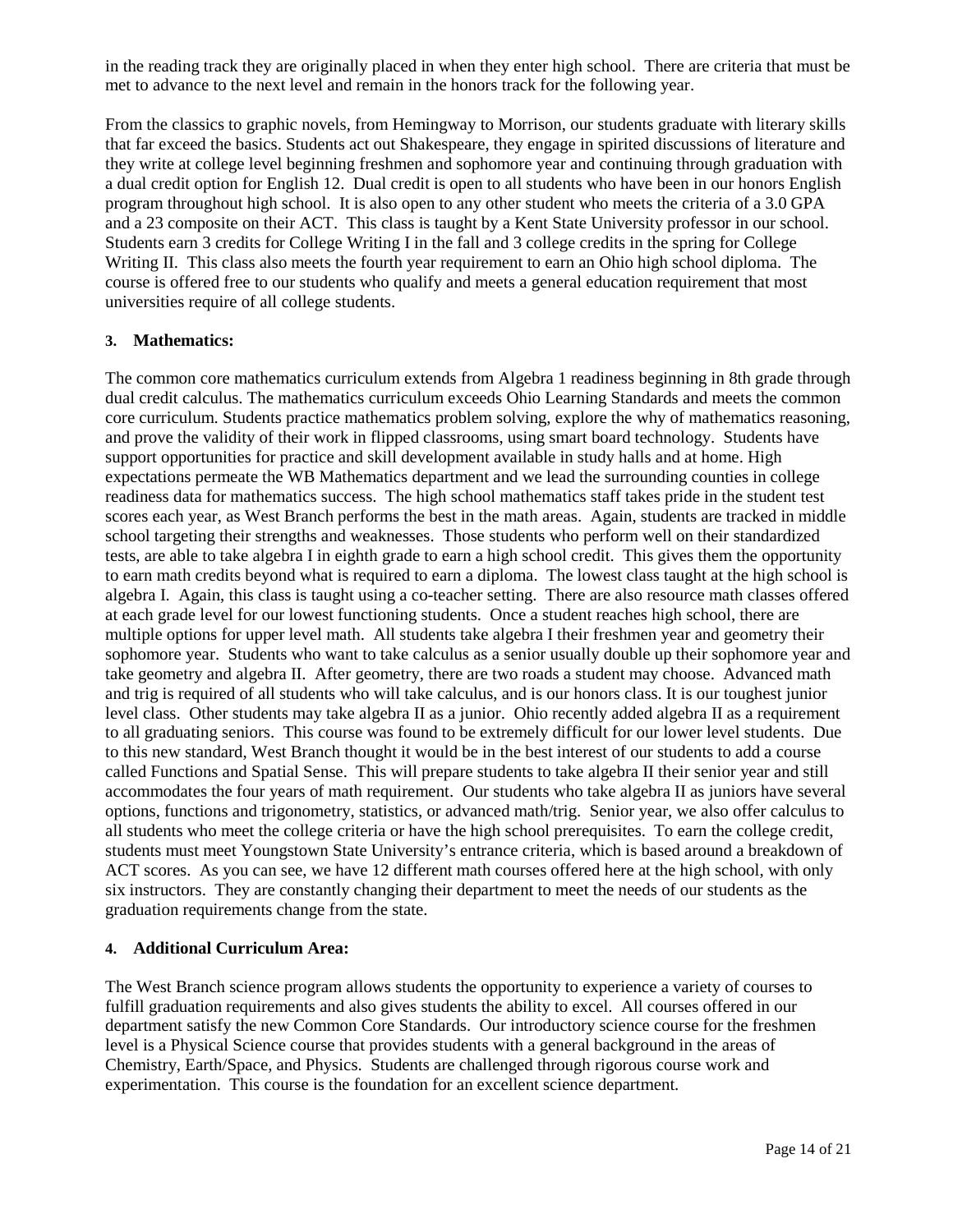Students at the sophomore level are required to take a Biology course. The course is designed to challenge students through a combination of laboratory and lecture format. Students who excel in this course have the opportunity for advanced science experiences through additional courses. West Branch offers courses in Anatomy, Microbiology, and Environmental Science. These courses are more specialized and rigorous and will allow students to accumulate additional Science credit beyond the three credits needed to graduate.

Students are also offered the opportunity to take an advanced Chemistry course. This course is a laboratory based science course which fulfills many college and university requirements for students to experience a lab-based science course. Additionally, students have the option to take a dual credit Physics course in conjunction with Youngstown State University. Students earn five (5) college credits as well as West Branch high school credit by completing this course. These hours are transferrable to most state colleges and universities. The opportunity to earn college credit in Physics while also earning high school credit is directly in line with the schools mission; Reading, writing, and problem solving across the curriculum will prepare all learners for their tomorrow, today.

The West Branch Social Studies/History department provides students with a well rounded introduction to World and United States history in addition to the opportunity for deeper studies of global issues and geography. Students at the freshman level take a Modern World History course. This class is aligned to the new Common Core Standards and explores world events from the 1600's to the present. Students utilize primary and secondary sources to draw conclusions. Students in the tenth grade examine American History from 1877 to the present. They are given the opportunity to determine how events of the past have shaped the nature of our country today. Students continue to analyze those changes as they move into the eleventh grade and shift to a more specialized study of the American Government and how we as a country govern ourselves at the national, state, and local levels.

Though the state only requires three credits of Social Studies/History, students at West Branch may continue their studies in this department through advanced elective courses. Offerings include; World Geography, Contemporary World Issues, Psychology, and Western Civilization. These additional electives allow West Branch students the opportunity to explore more specialized concepts and also help to fulfill the requirements for Honors Diploma and the Presidential Award at graduation.

In addition to the strong academic departments at West Branch High school, students are fortunate to have excellent elective opportunities in our fine and performing arts departments. West Branch boasts one of the best instrumental/vocal music and theater departments in North East Ohio. Students may participate in numerous musical ensembles including a fine marching band, pep band, concert band, and jazz ensemble. Opportunities for those students who excel in the vocal realm include a men's chorus, women's chorus, and a concert choir. All of these musical and vocal ensembles are organized through elective courses.

This department also boasts a fine theater program. Students can take two courses designed to introduce them to the theater. Theater Applications gives students to opportunity to study all general aspects of live theater. In addition to the theory behind the content, students are also challenged to put on several live theater productions. Students continue their study of the theater in Musical Theater Application class and also conclude their course work by coordinating a live Broadway style musical production. All aspects of the theater are explored in both courses. In all aspects of the curriculum West Branch students are given the opportunity to fulfill the schools mission by preparing for their tomorrow today.

#### **5. Instructional Methods:**

Technology is ubiquitous at West Branch from bring your own device to smart board, to extensive access to mobile carts with advanced computing capability. Computer Aided Design, Business Technology and Engineering are examples of advanced technological opportunities for students. Instruction is differentiated under the direction of the Student Support Services department leadership with co-teaching, differentiated support and intervention. The district is in the process of moving to the redeployment intervention model refined and explained by Marzano and Dufour as: end of unit assessment, flexible intervention grouping to re-teach, practice, or enrichment. To that end, the high school schedule is being changed for the 2014-2015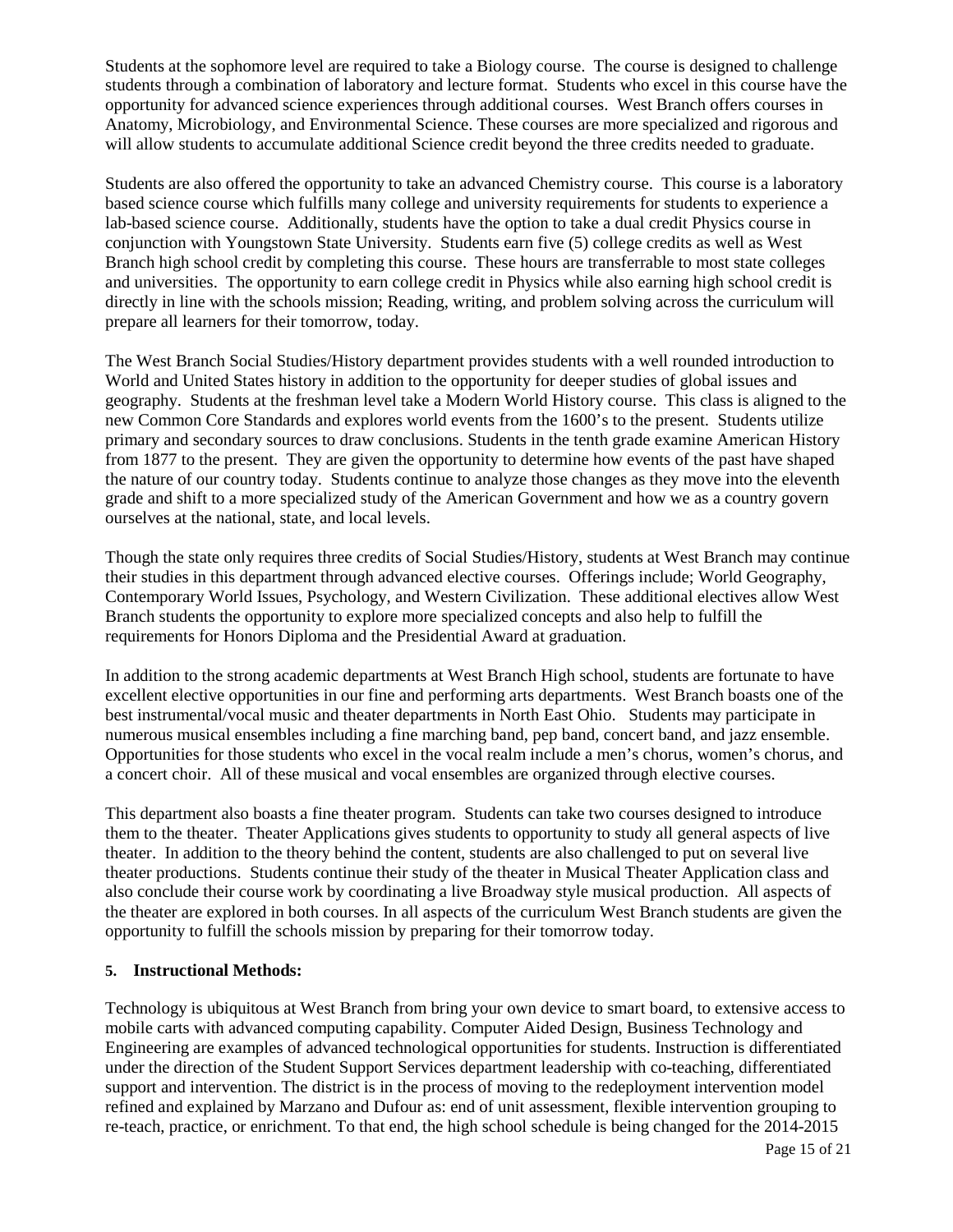school year to support cross-curricular co-teaching, common planning, aligned intervention using the redeployment model and problem based learning. This is beginning with the freshman class and will be expanded throughout the building. Instructional methods are very different in each classroom. Teachers thrive in a technology-driven environment. Pre-assessments are used across the curriculum to guide instruction. Constantly, students are being assessed to check their retention of material. This is done in endless ways, from simple questioning to intense online/written exams. Material is delivered differently across the curriculum and with each instructor. As curriculum is taught, teachers are constantly changing how it is delivered to meet the individual needs of each student in each classroom. Differentiation has been a huge part of our professional development the past couple of years. This is one of the toughest strategies to conquer and our staff has taken a proactive approach to implementing differentiated instruction. Advanced students are now getting challenged more in each classroom, while struggling students are pulled aside to help them learn material in a different way, a way in which they find helpful. Online courses are also being implemented to help our brightest students really strive to do the hardest course work available, such as AP physics online. Endless opportunities are popping up around us and the staff here at West Branch do a fabulous job of identifying new approaches to learning and implementing them in classes in which those methods would be beneficial. Examples of this include hands-on uses of mathematics, formulating real world problems and solving real world issues that face us today from government to the environment. Finding the reasons behind why we are learning is so critical and is enforced here on a daily basis.

#### **6. Professional Development:**

WB has adopted the national model for best practice professional development: job-embedded, ongoing, teacher-led. WB is developing a framework for non-negotiable high standards, student support through redeployment, and scientific (brain) based practice with teacher curricular and pedagogical leadership, flexibility for teacher skills and gifts and response to student needs, and professional accountability. Ongoing, teacher-to-teacher professional development uses the critical friends' protocols to deepen and broaden knowledge of content, provide a strong foundation in the pedagogy of the discipline, and strengthen knowledge about the teaching and learning process. Professional development is rooted in and reflects the best available research. Content is aligned to the common core, Ohio New Learning Standards and national standards. There is a deliberate effort to create PD that is intellectually engaging and addresses the complexity of teaching. WB has worked with Dr. Lisa Dieker to enhance co-teaching, build collaboration, strengthen differentiation and create and respond to quality formative assessment. WB is working diligently to realign our schedule to create time for teacher collaboration, mastery of content and pedagogy and integration of knowledge into practice. WB Professional Development is using TBT (Teacher Based Team), BLT (Building Leadership Team) and DLT (District Leadership Team) opportunities to design PD with teacher input. Experts, such as Dr. Beth Clark Thomas work regularly with teachers to bring best practice reading support expertise directly to the classroom. The WB Professional Development Coordinator brings strong experience and documented success in embedded teacher development that results in increased success for each student.

#### **7. School Leadership**

The philosophy of the leadership team at West Branch High School revolves around the facilitation of student learning. The shared attitude of the team is that all students can learn and should be provided the opportunity to do so. The building principal is the instructional leader at the building level. His role is to lead by example. He is surrounded by a leadership team consisting of an assistant principal, two guidance counselors, a special services director, and a faculty management committee. This team is supported by the central office including the superintendent. Though there are no official department chairpersons, the senior department member serves that capacity as a liaison between the department and the administration.

The line of communication between the leadership team and the school stakeholders is kept open through various channels. The faculty management committee meets with the administration at least four times a year to discuss issues concerning the school. This group works to identify concerns and achieve solutions through the input of the committee and the administration team. There are also committees that have been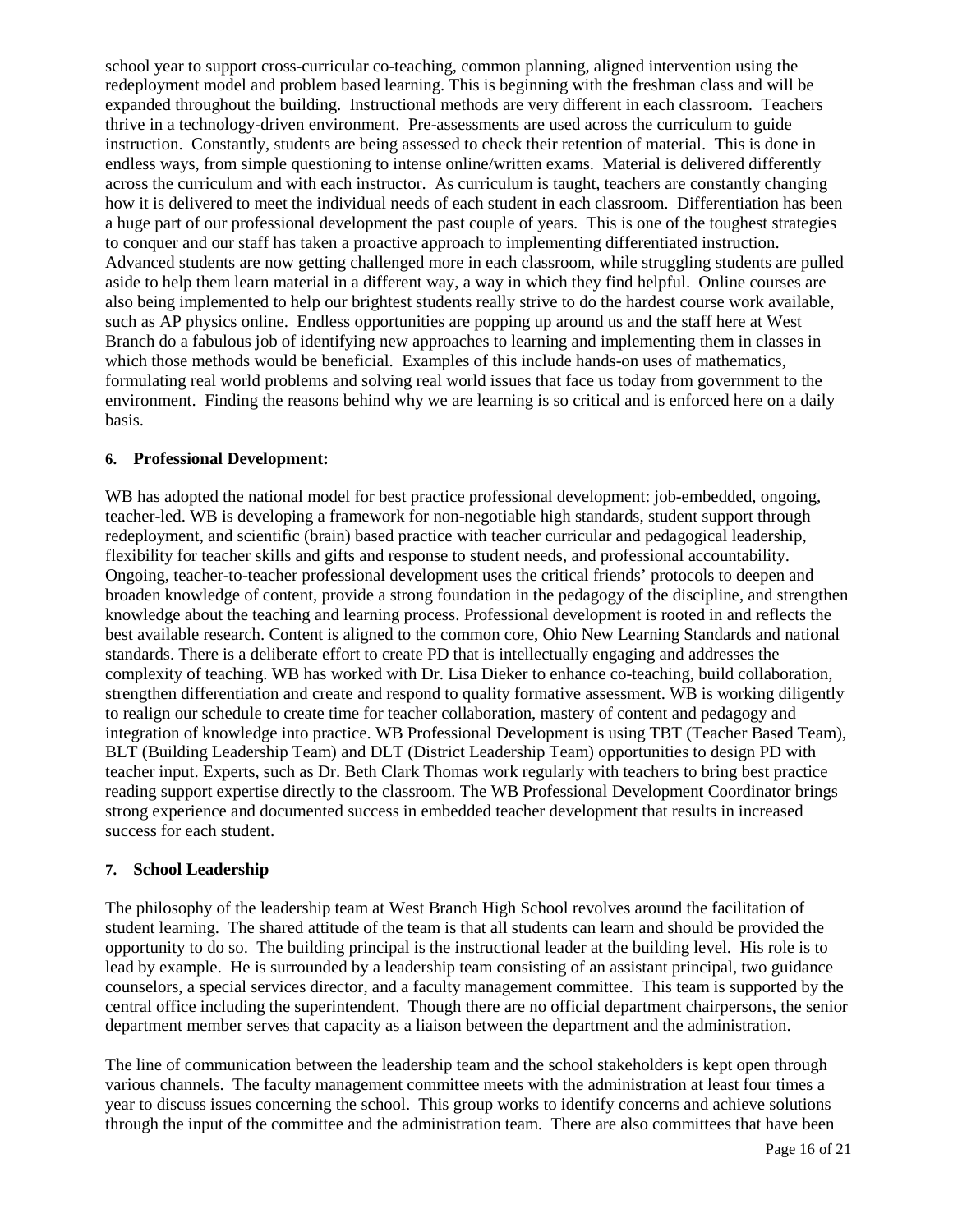formed to address specific needs of the school. The assistant principal works with a school climate committee made up of various staff members to ensure positive morale in the school and a wellness committee formed to promote the health and well being of the staff. The principal ensures that parents are kept informed and input is solicited through monthly Parent Advisory Committee (PAC) meetings. Community members and parents are invited to the PAC meetings to keep informed and provide feedback.

Finally, there are numerous opportunities for students to take leadership roles at West Branch high school. Students have the opportunity to serve on a student council. Each class also elects class officers to represent that class in various roles. Students have additional opportunities to serve in leadership roles through the FFA, Future Teachers of America, National Honor Society, Band or Choral officer positions, various athletic captain roles, LEO Club, and Ruriteens. Perhaps the most unique student leadership opportunity at West Branch would be the role of school mascots. West Branch high school is known as the West Branch Warriors. Three students are selected to be spirit leaders by the student body. They are given the role of Warrior Chief, Warrior Princess, and Assistant Warrior Chief.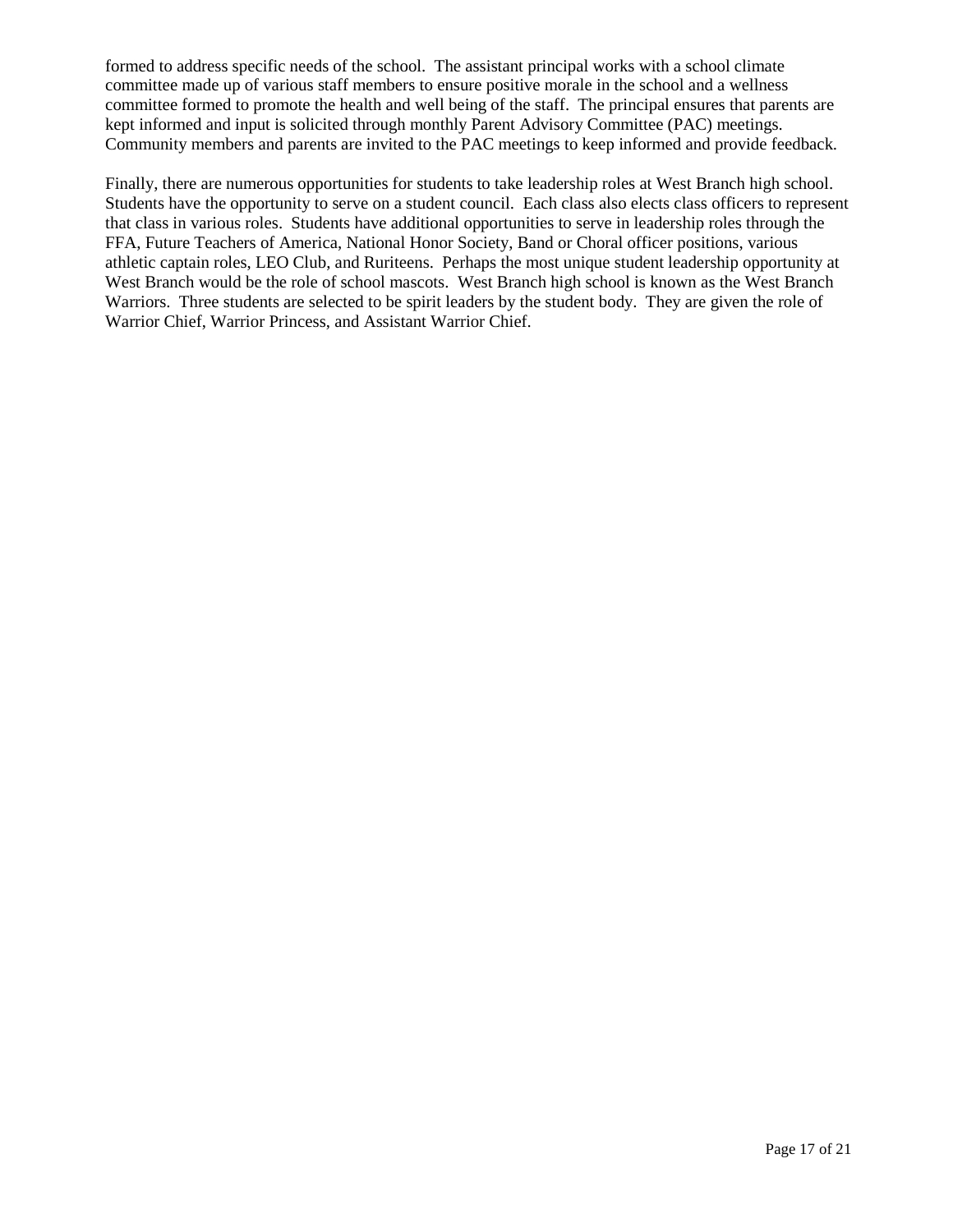#### **STATE CRITERION--REFERENCED TESTS**

**Subject:** <u>Math **Test:** Ohio Graduation Test</u><br> **All Students Tested/Grade:** 10 **Test: Edition/Publication Year:** Publisher: Data Recognition, Corp.

**All Students Tested/Grade:** 10 **Edition/Publication Year:** 2011

| School Year                                | 2012-2013 | 2011-2012 | 2010-2011 | 2009-2010 | 2008-2009 |
|--------------------------------------------|-----------|-----------|-----------|-----------|-----------|
| Testing month                              | Mar       | Mar       | Mar       | Mar       | Mar       |
| <b>SCHOOL SCORES*</b>                      |           |           |           |           |           |
| % Proficient plus % Advanced               | 97        | 90        | 91        | 91        | 88        |
| % Advanced                                 | 83        | 79        | 70        | 67        | 77        |
| Number of students tested                  | 190       | 168       | 195       | 201       | 202       |
| Percent of total students tested           | 100       | 100       | 100       | 100       | 100       |
| Number of students tested with             |           |           |           |           |           |
| alternative assessment                     |           |           |           |           |           |
| % of students tested with                  |           |           |           |           |           |
| alternative assessment                     |           |           |           |           |           |
| <b>SUBGROUP SCORES</b>                     |           |           |           |           |           |
| 1. Free and Reduced-Price                  |           |           |           |           |           |
| Meals/Socio-Economic/                      |           |           |           |           |           |
| <b>Disadvantaged Students</b>              |           |           |           |           |           |
| % Proficient plus % Advanced               | 98        | 82        | 87        | 89        | 83        |
| % Advanced                                 |           |           |           |           |           |
| Number of students tested                  | 62        | 45        | 69        | 63        | 48        |
| 2. Students receiving Special              |           |           |           |           |           |
| <b>Education</b>                           |           |           |           |           |           |
| % Proficient plus % Advanced               | 84        | 33        | 44        | 26        | 44        |
| % Advanced                                 |           |           |           |           |           |
| Number of students tested                  | 25        | 18        | 25        | 19        | 32        |
| 3. English Language Learner                |           |           |           |           |           |
| <b>Students</b>                            |           |           |           |           |           |
| % Proficient plus % Advanced               |           |           |           |           |           |
| % Advanced                                 |           |           |           |           |           |
| Number of students tested                  |           |           |           |           |           |
| 4. Hispanic or Latino                      |           |           |           |           |           |
| <b>Students</b>                            |           |           |           |           |           |
| % Proficient plus % Advanced               |           |           |           |           |           |
| % Advanced                                 |           |           |           |           |           |
| Number of students tested                  |           |           |           |           |           |
| 5. African-American                        |           |           |           |           |           |
| <b>Students</b>                            |           |           |           |           |           |
| % Proficient plus % Advanced<br>% Advanced |           |           |           |           |           |
| Number of students tested                  |           |           |           |           |           |
|                                            |           |           |           |           |           |
| <b>6. Asian Students</b>                   |           |           |           |           |           |
| % Proficient plus % Advanced               |           |           |           |           |           |
| % Advanced                                 |           |           |           |           |           |
| Number of students tested                  |           |           |           |           |           |
| 7. American Indian or                      |           |           |           |           |           |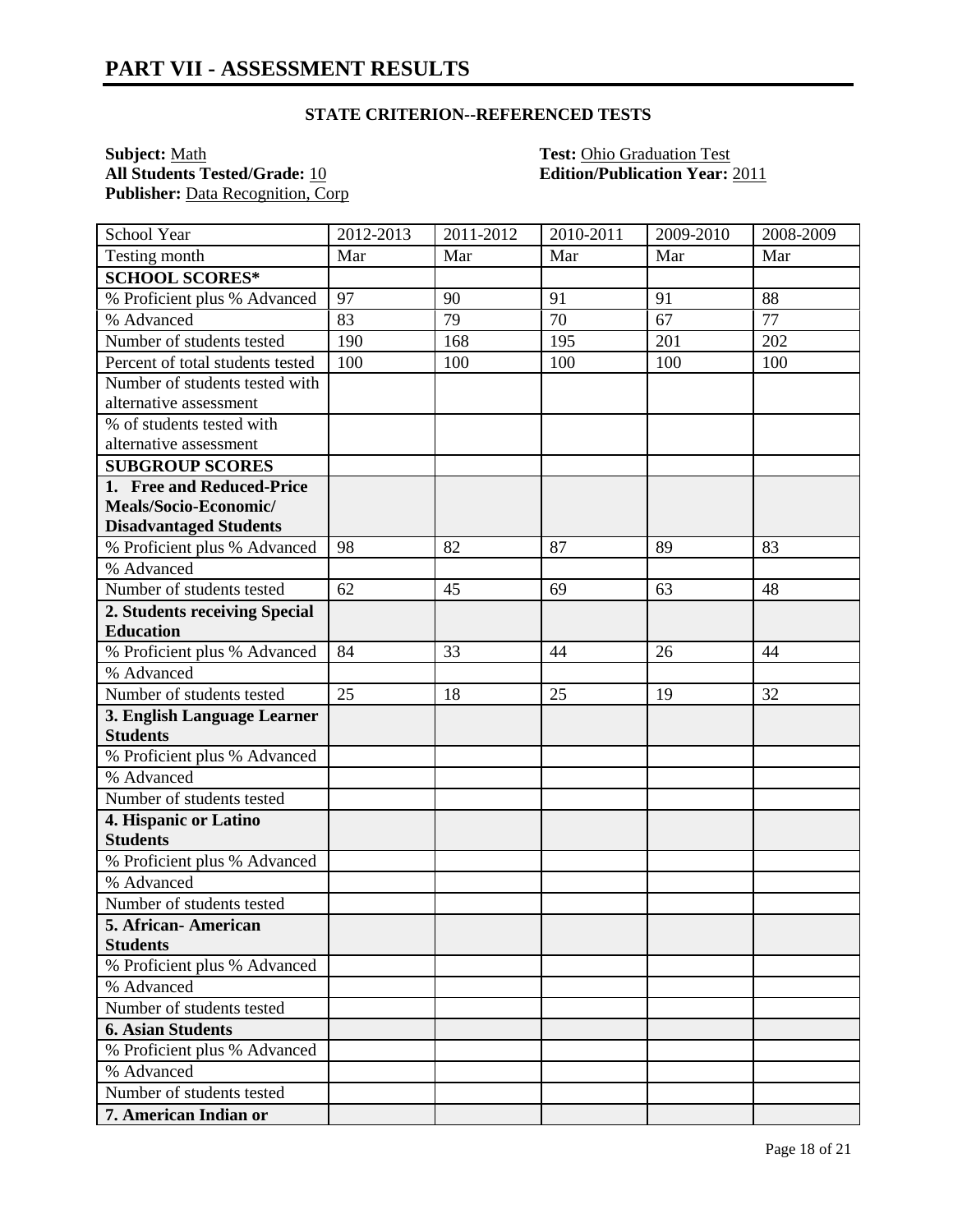| <b>Alaska Native Students</b>    |     |     |     |     |     |
|----------------------------------|-----|-----|-----|-----|-----|
| % Proficient plus % Advanced     |     |     |     |     |     |
| % Advanced                       |     |     |     |     |     |
| Number of students tested        |     |     |     |     |     |
| 8. Native Hawaiian or other      |     |     |     |     |     |
| <b>Pacific Islander Students</b> |     |     |     |     |     |
| % Proficient plus % Advanced     |     |     |     |     |     |
| % Advanced                       |     |     |     |     |     |
| Number of students tested        |     |     |     |     |     |
| 9. White Students                |     |     |     |     |     |
| % Proficient plus % Advanced     | 97  | 92  | 91  | 91  | 90  |
| % Advanced                       |     |     |     |     |     |
| Number of students tested        | 191 | 162 | 193 | 199 | 201 |
| 10. Two or More Races            |     |     |     |     |     |
| identified Students              |     |     |     |     |     |
| % Proficient plus % Advanced     |     |     |     |     |     |
| % Advanced                       |     |     |     |     |     |
| Number of students tested        |     |     |     |     |     |
| 11. Other 1: Other 1             |     |     |     |     |     |
| % Proficient plus % Advanced     |     |     |     |     |     |
| % Advanced                       |     |     |     |     |     |
| Number of students tested        |     |     |     |     |     |
| 12. Other 2: Other 2             |     |     |     |     |     |
| % Proficient plus % Advanced     |     |     |     |     |     |
| % Advanced                       |     |     |     |     |     |
| Number of students tested        |     |     |     |     |     |
| 13. Other 3: Other 3             |     |     |     |     |     |
| % Proficient plus % Advanced     |     |     |     |     |     |
| % Advanced                       |     |     |     |     |     |
| Number of students tested        |     |     |     |     |     |

**NOTES:**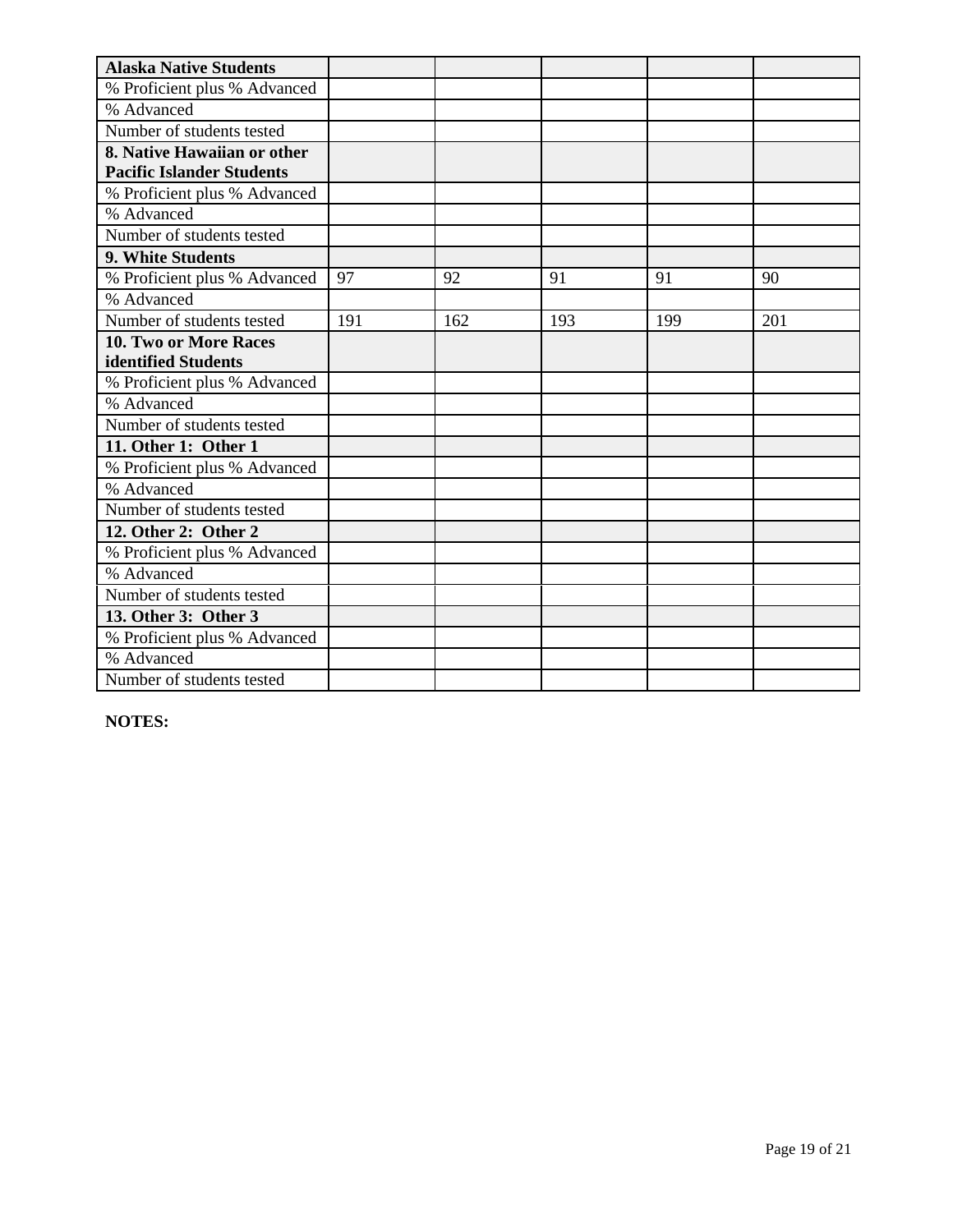#### **STATE CRITERION--REFERENCED TESTS**

#### **Subject:** Reading/ELA **Test:** Ohio Graduation Test **All Students Tested/Grade:** 10 **Edition/Publication Year:** 2013 Publisher: Data Recognized Corporation

| School Year                      | 2012-2013      | 2011-2012      | 2010-2011      | 2009-2010      | 2008-2009 |
|----------------------------------|----------------|----------------|----------------|----------------|-----------|
| Testing month                    | Mar            | Mar            | Mar            | Mar            | Mar       |
| <b>SCHOOL SCORES*</b>            |                |                |                |                |           |
| % Proficient plus % Advanced     | 94             | 91             | 88             | 91             | 87        |
| % Advanced                       | 56             | 58             | 55             | 47             | 55        |
| Number of students tested        | 190            | 170            | 195            | 203            | 202       |
| Percent of total students tested | 100            | 100            | 100            | 100            | 100       |
| Number of students tested with   |                |                |                |                |           |
| alternative assessment           |                |                |                |                |           |
| % of students tested with        |                |                |                |                |           |
| alternative assessment           |                |                |                |                |           |
| <b>SUBGROUP SCORES</b>           |                |                |                |                |           |
| 1. Free and Reduced-Price        |                |                |                |                |           |
| Meals/Socio-Economic/            |                |                |                |                |           |
| <b>Disadvantaged Students</b>    |                |                |                |                |           |
| % Proficient plus % Advanced     | 92             | 83             | 83             | 86             | 79        |
| % Advanced                       | $\overline{0}$ | $\overline{0}$ | $\overline{0}$ | $\overline{0}$ | $\Omega$  |
| Number of students tested        | 62             | 46             | 69             | 63             | 48        |
| 2. Students receiving Special    |                |                |                |                |           |
| <b>Education</b>                 |                |                |                |                |           |
| % Proficient plus % Advanced     | 72             | 44             | 39             | 53             | 47        |
| % Advanced                       |                |                |                |                |           |
| Number of students tested        | 25             | 18             | 26             | 19             | 32        |
| 3. English Language Learner      |                |                |                |                |           |
| <b>Students</b>                  |                |                |                |                |           |
| % Proficient plus % Advanced     |                |                |                |                |           |
| % Advanced                       |                |                |                |                |           |
| Number of students tested        |                |                |                |                |           |
| 4. Hispanic or Latino            |                |                |                |                |           |
| <b>Students</b>                  |                |                |                |                |           |
| % Proficient plus % Advanced     |                |                |                |                |           |
| % Advanced                       |                |                |                |                |           |
| Number of students tested        |                |                |                |                |           |
| 5. African- American             |                |                |                |                |           |
| <b>Students</b>                  |                |                |                |                |           |
| % Proficient plus % Advanced     |                |                |                |                |           |
| % Advanced                       |                |                |                |                |           |
| Number of students tested        |                |                |                |                |           |
| <b>6. Asian Students</b>         |                |                |                |                |           |
| % Proficient plus % Advanced     |                |                |                |                |           |
| % Advanced                       |                |                |                |                |           |
| Number of students tested        |                |                |                |                |           |
| 7. American Indian or            |                |                |                |                |           |
| <b>Alaska Native Students</b>    |                |                |                |                |           |
| % Proficient plus % Advanced     |                |                |                |                |           |
| % Advanced                       |                |                |                |                |           |